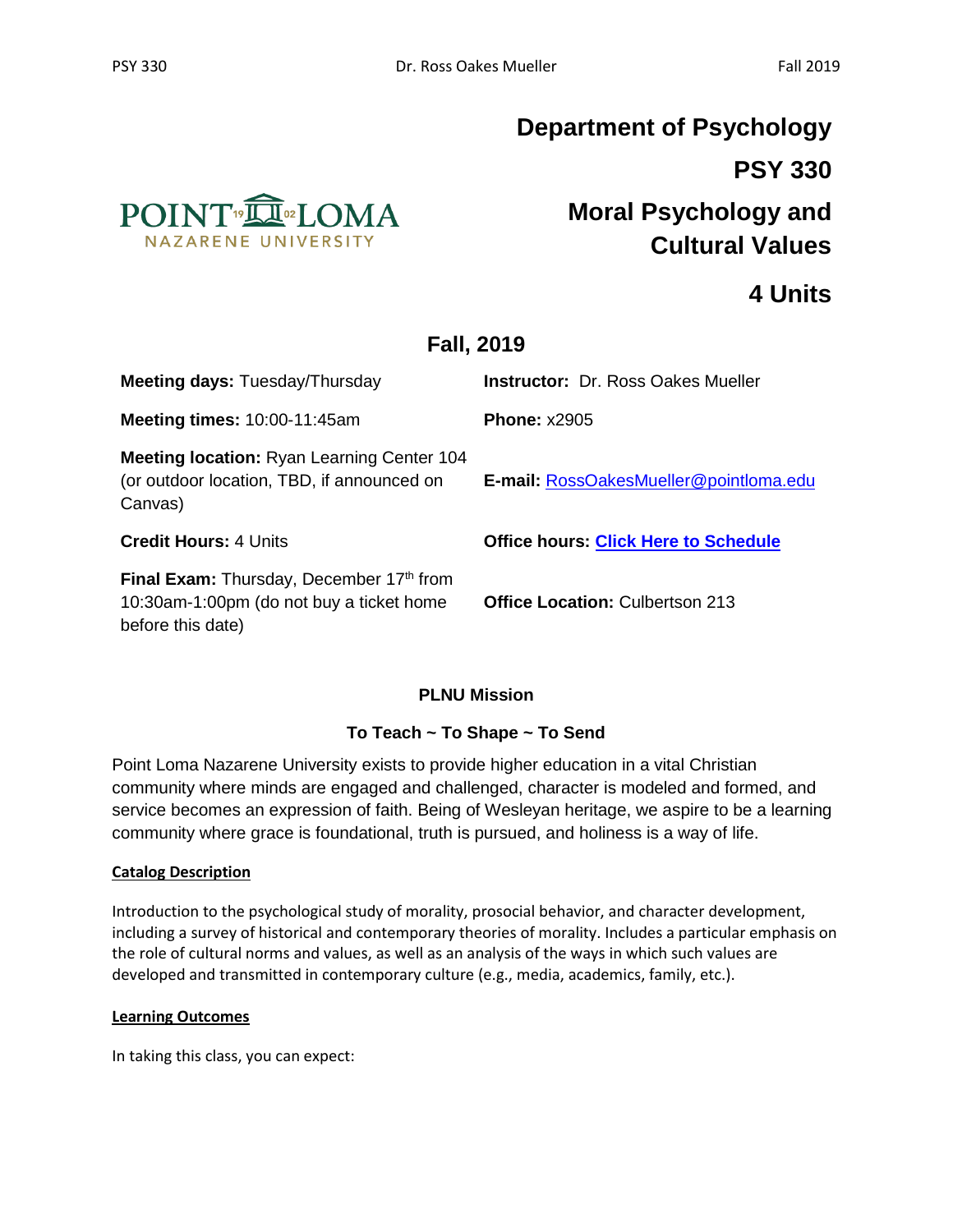- 1. To learn the historical and contemporary psychological theories of moral development and moral motivation.
- 2. To learn to apply moral psychological theories to better enhance character development in reallife situations (e.g., parenting, education, preaching, discipleship, etc.).
- 3. To better understand the differences in values across cultures, as well as factors that may contribute to such differences, and the implications that such differences have for a life of Christian discipleship.
- 4. To increase your ability to read, comprehend, and critically evaluate articles and studies published in psychological journals.
- 5. To learn to integrate multiple theories and findings into a single unified understanding of human character and morality.

The purpose of each class session is to highlight selected topics from the required readings and to supplement this material with related ideas. *Students are responsible for all assigned readings, whether or not discussed in class*. On a typical day, a 30-minute review of the material will be combined with a one-hour "graduate style" discussion. Each student is expected to have read the assigned reading for class discussion, and be prepared to think critically about and discuss the reading in class.

#### **Course Credit Hour Information**

In the interest of providing sufficient time to accomplish the stated Course Learning Outcomes, this class meets the PLNU credit hour policy for a 4-unit class delivered over 15 weeks. Specific details about how the class meets the credit hour requirement can be provided upon request.

#### **Required Texts**

Narvaez, D., & Lapsley, D.K. (Eds.) (2009). Personality, Identity, and Character: Explorations in Moral Psychology. New York: Cambridge University Press.

Coursepack of Articles to be purchased from University Readers.

Online articles available through links on Canvas.

#### **Academic Accommodations**

While all students are expected to meet the minimum standards for completion of this course as established by the instructor, students with disabilities may require academic adjustments, modifications or auxiliary aids/services. At Point Loma Nazarene University (PLNU), these students are requested to register with the Disability Resource Center (DRC), located in the Bond Academic Center. [\(DRC@pointloma.edu](mailto:DRC@pointloma.edu) or 619-849-2486). The DRC's policies and procedures for assisting such students in the development of an appropriate academic adjustment plan (AP) allows PLNU to comply with Section 504 of the Rehabilitation Act and the Americans with Disabilities Act. Section 504 (a) prohibits discrimination against students with special needs and guarantees all qualified students equal access to and benefits of PLNU programs and activities. After the student files the required documentation, the DRC, in conjunction with the student, will develop an AP to meet that student's specific learning needs.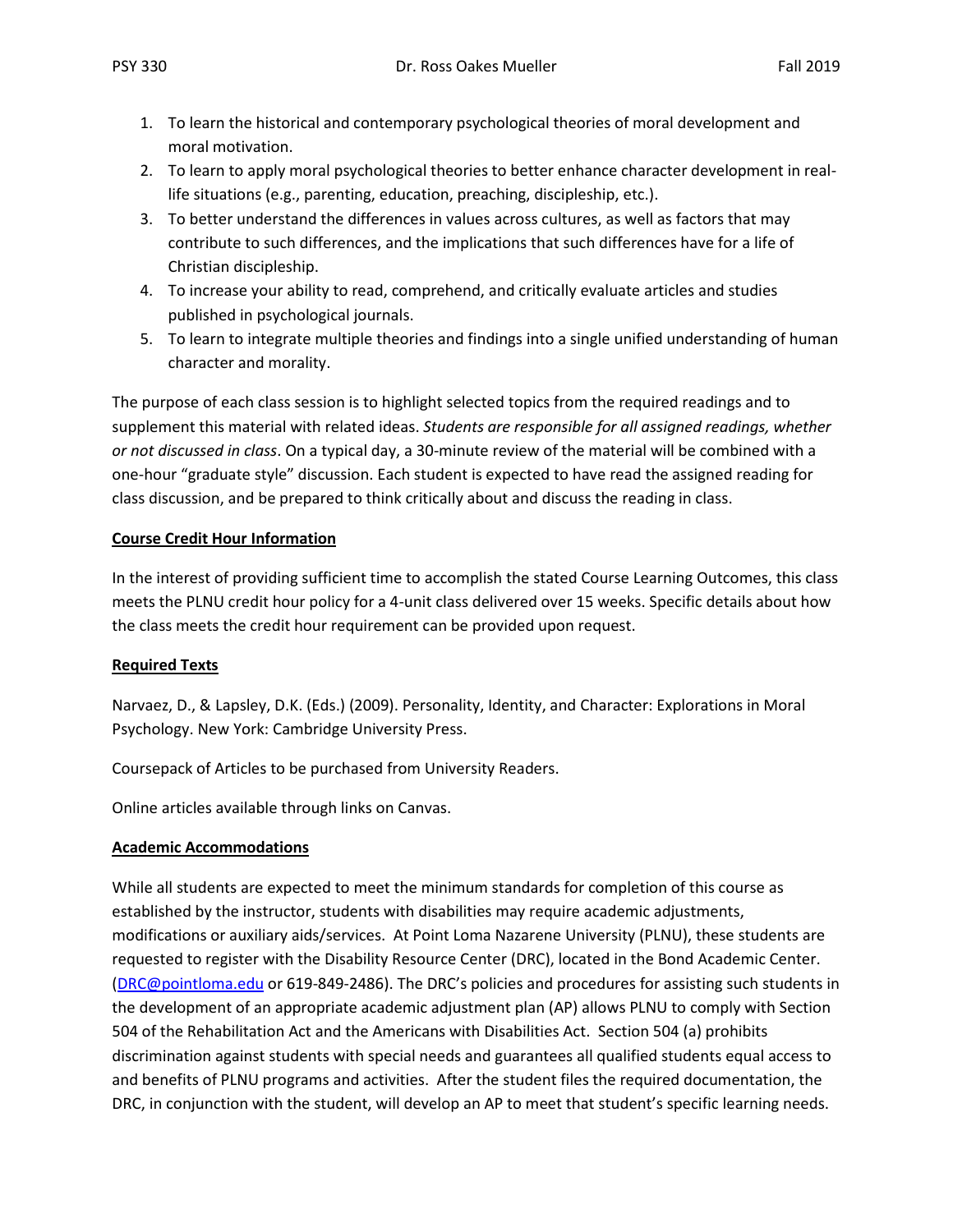The DRC will thereafter email the student's AP to all faculty who teach courses in which the student is enrolled each semester. The AP must be implemented in all such courses.

If students do not wish to avail themselves of some or all of the elements of their AP in a particular course, it is the responsibility of those students to notify their professor in that course. PLNU highly recommends that DRC students speak with their professors during the first two weeks of each semester about the applicability of their AP in that particular course and/or if they do not desire to take advantage of some or all of the elements of their AP in that course.

#### **Course Requirements and Evaluation**

#### **Daily Reading Responses (15%) and Class Participation (15%)**

By 8:00am on the morning of each class session you will turn in a **Daily Reading Response** on Canvas. This serves to help you prepare for each class discussion, and provides a record of your having read (and thought critically about) the material. It also allows me to read through your responses, and gauge your level of understanding prior to our discussion. Each response will be given a letter grade for its thoughtfulness and clarity. A-level papers will include a brief (one-paragraph) summary of the main ideas of the article, and 1-2 short paragraphs of thoughtful response. The best papers are those that either a) critically question one or more of the assumptions or conclusions of an article, or b) use the article as a jumping-off place for thinking about how moral development may be either enhanced or hindered by parents, friends, schools, churches, etc.

FURTHERMORE, each class you are **graded on your participation in class discussion**, ranging from D/F ("Could somebody get this guy some coffee? Stat!") to A/B (Actively contributing to the discussion in meaningful ways). If you miss a class, no credit will be given for class discussion, and you will only receive (partial) credit for your daily reading reflection if you *turn it in before the next class in which you are present* (i.e. turn in missing reflections prior to the *very next class* to receive credit).

#### **Reading Summaries and Discussion Leader (30%)**

During most sessions two students will assist the Professor in summarizing the assigned reading. Approximately once every other month (2 times throughout the semester) you will be a discussion leader or co-leader for one class period. As discussion leader you will:

- 1. **Written Reading Summary (5/10%)**: Provide a written Reading Summary for each student in the class (format and length to be described in class), in which you will briefly overview the background, methods, and findings of the assigned article. You will also critique the article and suggest implications for the Christian life of virtue. This will likely require you to read the article 2-3 times to make sure that you understand it well … so plan ahead.
- 2. **Class Presentation and Discussion Leading (3.5/7%)**: Spend the first 15-25 minutes of class outlining the main points of the reading (as in your written Reading Summary above). Then use your knowledge of the text to help lead discussion of the reading.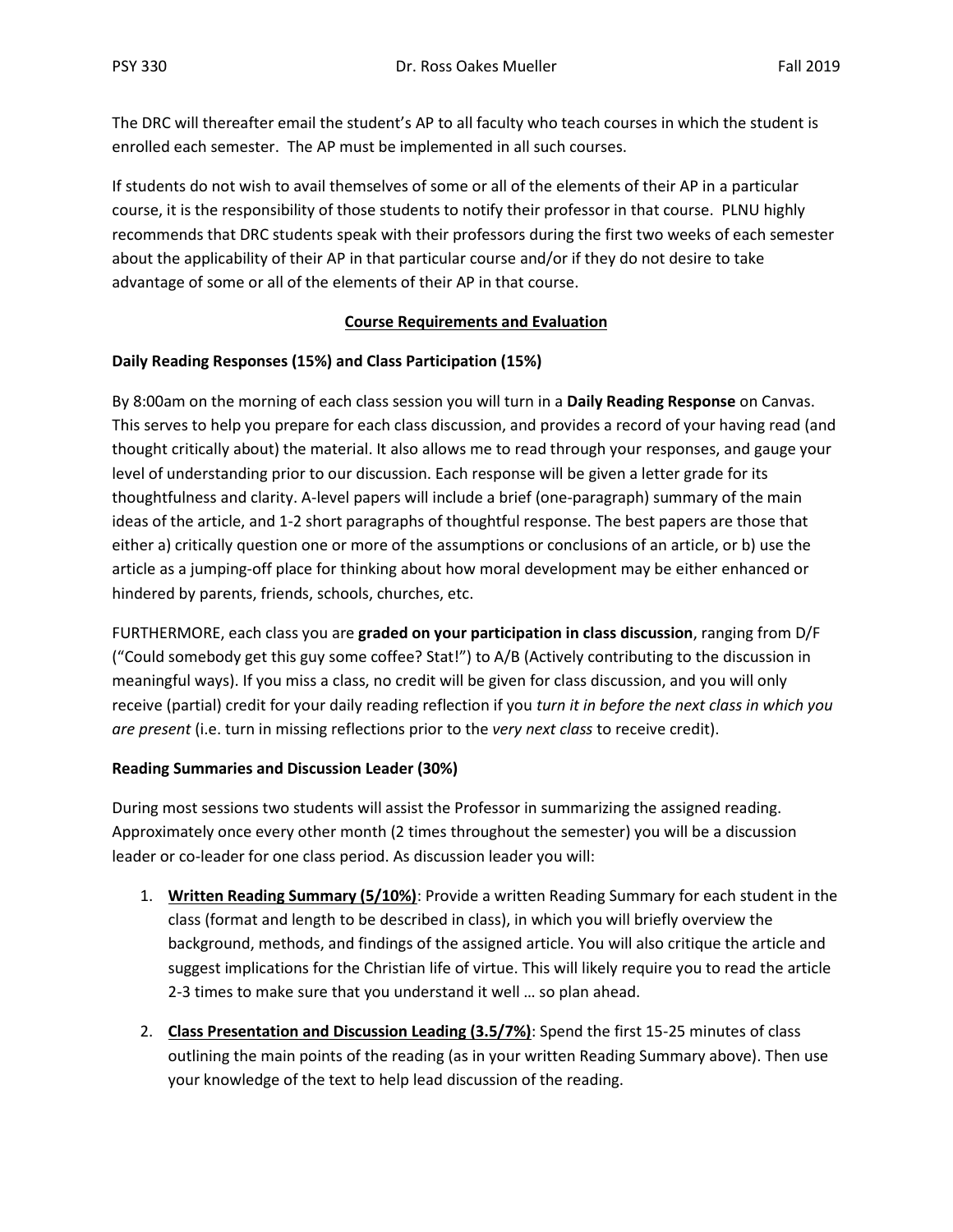3. **Wikipedia editing (1.5/3%):** Here is your first chance for publication!!! Once you finish summarizing the article, you will incorporate your article summary into the [Wikipedia entry for](https://en.wikipedia.org/wiki/Moral_psychology)  [Moral Psychology.](https://en.wikipedia.org/wiki/Moral_psychology) Students from this class have been updating the entry for *Moral Psychology* over the last ten years. In fact, the MAJORITY of the information on this website was entered and refined by students from previous PSY 330 classes! However, as you will see, some of the statements are a little confusing, or poorly written, or include less relevant information from the studies. For this portion of your assignment, you should: a) check to see if the main idea and findings of your article have been summarized in 2-4 well-written (and cited) sentences, under the proper heading (e.g., Moral Intuitions, Moral Emotions, etc.); b) if not, then summarize/cite the key findings of your study/article; c) if so, then **edit what is written to make it more accurate/readable/concise/etc**. The key is to provide the world's population with the most accurate information possible on your topic, without overwhelming them with irrelevant details from the study. We will discuss, in class, the method for creating a Wikipedia account and editing an entry. This is an exciting chance for you to personally change the way that the world understands Moral Psychology (and get yourself some easy points in the process!).

Each mini-presentation will be given a letter grade, and is worth either **10%** (1st Presentation) or **20%** (2nd Presentation) of your course grade. **See the attached grading rubric, for details.** (These are equivalent to unit exams in other classes). But there's more!!! Here is an OPPORTUNITY FOR EXTRA CREDIT:

1. **Media Clips: An additional 5% will be added to each reading summary/discussion grade** each time that you bring in **media clips** (electronic or photocopied) that are **relevant** to the discussion topic for that day (be aware, that as each summary/presentation is worth 20% of your grade, this one bonus grade on a single paper could bump your final grade up a partial grade level … e.g., from a B+ to an A-). NOTE: In order to receive this extra credit, you must adequately explain such clips and their connection to the material, and they must ACTUALLY BE RELEVANT to the topic at hand.

#### **Morality and Values in the Media Project (35%)**

Throughout the semester, keep your eyes and ears pealed for instances of values, morality, character development, moral dilemmas, etc. as they appear in TV, movies, books, plays, artwork, and music. Your final project will consist of a paper and presentation written about one such instance, and the ways in which it either illustrates or contradicts one or more theories of moral psychology. Specifically, your paper will involve identifying a film, book, TV show, news clip, etc. in which morality or values are either discussed or illustrated by the characters. You must then relate this example to one or more of the theories/articles that we have discussed in class.

The paper should be 6-8 pages long, and will involve a more in-depth investigation of one or more of the theories we have discussed. Specifically, you should include the following elements:

1) **describe the media source** upon which you are drawing, including a brief sketch of the relevant thoughts/actions/discussions of each key character; (**1-2 pages**)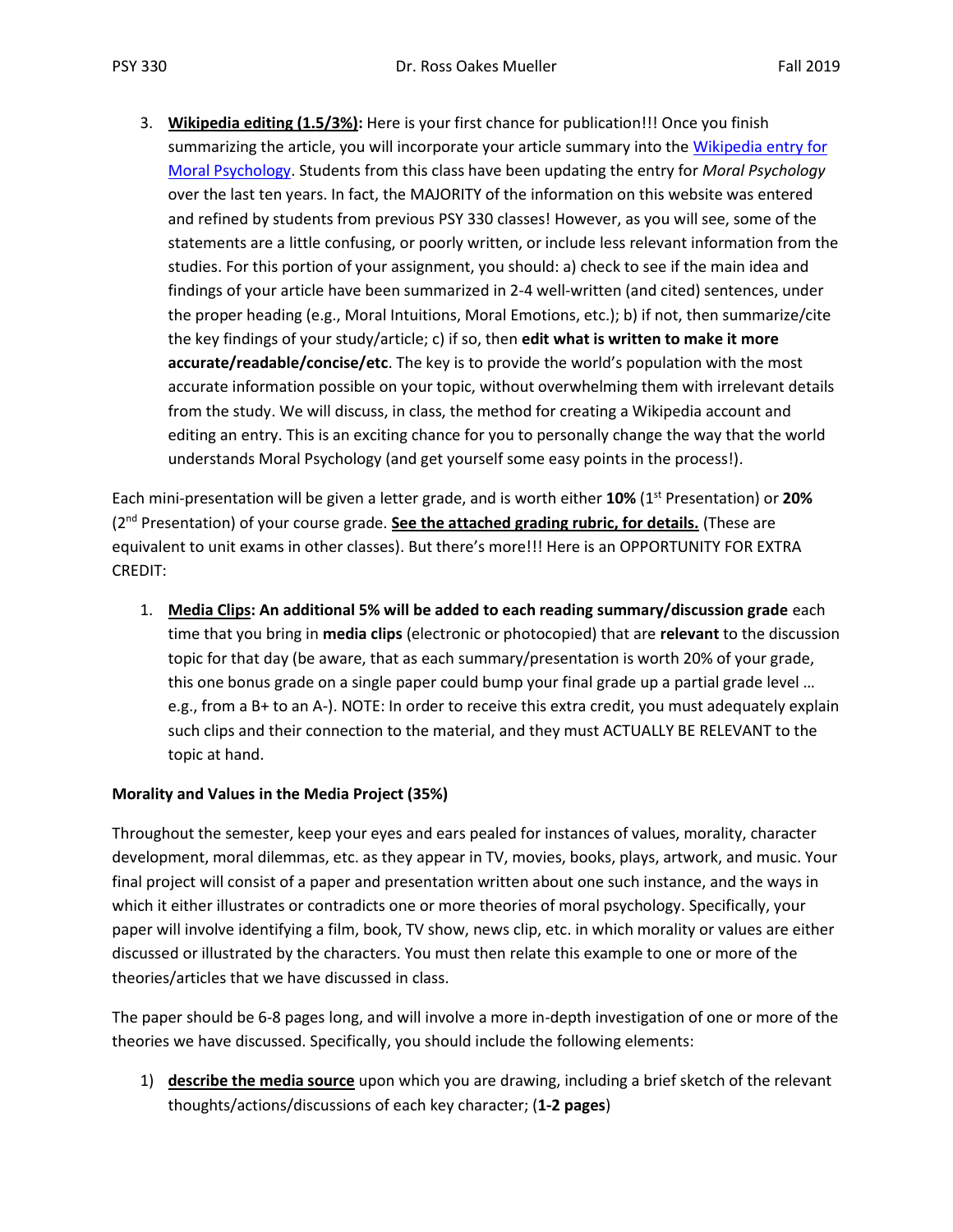- 2) **discuss one or more of the theories** that we have covered over the course of the semester (e.g., willpower, moral reasoning, moral identity, etc.), and be sure to demonstrate a thorough understanding of the material (this section should include at least 2 outside articles—feel free to ask me about recommended articles); (**2-3 pages**)
- 3) discuss the relationship between your chosen media "clip" and the theory, specifically: **diagnose the ways in which the character either illustrates or violates the "virtues" of the theory** (i.e. using the language of the theory, in what ways does the character possess vs. lack compassion and/or "moral character," **1-2 pages**); and
- 4) using this theory, identify and describe **practical activities or interventions** would you prescribe for this person to help them become more compassionate and/or moral (for instance, according to this theory, what types of interventions might you suggest to help such a character develop morally; or, what might you suggest that teachers/parents/coaches/ministers/etc. do to help individuals develop into moral adults?) (**1-2 pages**)

Finally, you will **create a final PowerPoint presentation** for the class, which will include briefly discussing the theory/theories that you focused on (feel free to be creative in how you present this), setting-up and presenting the media clip (this could mean reading a passage, if you use a book), discussing the ways in which the theory(ies) relate to the media clip, and discussing the implications of the theory for one or more practical interventions that you would make into this character's life. This presentation can follow your paper quite closely, so the only trick will be to present it in a way that is interesting and engaging for the rest of the class. The overall presentation should be **between 13-17 minutes** including the media clip. Be sure to let me know what you will need from me as far as presenting the media clip. **See the attached grading rubric, for details.**

#### **Act of Compassion (5%)**

At some point in the first half of the semester, you and the rest of your classmates will plan a time when the entire class can get together for some sort of act of compassion or service. There are no limits to what this can be. I will leave it to your collective discretion both to generate and coordinate an activity in which we as a class can be of service to others. Your attendance at this activity will earn you full credit for this portion of your grade.

#### **Attendance Policy (and contribution to your grade)**

Because of the seminar-style nature of this course, regular attendance is absolutely essential. Indeed, each day in class you will earn up to ½% of your *final grade* for your participation. Thus, any absence that is not for a "University-sponsored event" (see below) will result in an F for that day. Furthermore, this course will strictly follow the PLNU attendance policy as specified in the University Catalog. Regular and punctual attendance at all classes is considered essential to optimum academic achievement. If you are absent from more than 10 percent of class meetings (3 days), you will receive a written report which may result in de-enrollment. If the absences exceed 20 percent (6 days), *even if you have not yet received a written report*, you will be de-enrolled without notice. If the date of de-enrollment is past the last date to withdraw from a class, you will receive the appropriate grade for your work and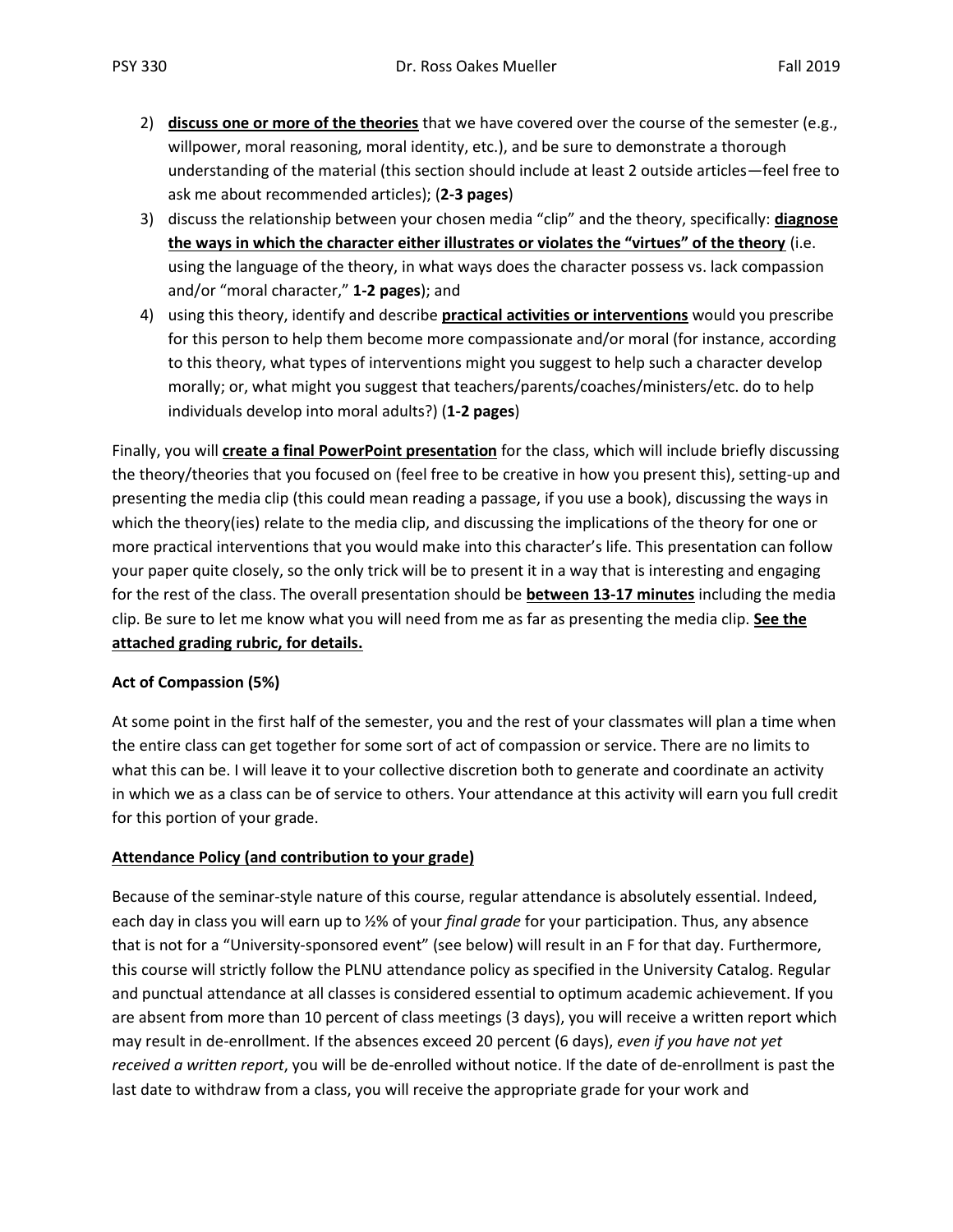participation. See [Academic Policies](http://catalog.pointloma.edu/content.php?catoid=18&navoid=1278) in the (undergrad/graduate as appropriate) academic catalog. Please note the following key points and elaborations of the attendance policy.

- "There are no allowed or excused absences except when absences are necessitated by certain University-sponsored activities and are approved in writing by the Provost."
- You are not excused for being ill. Illness does not comprise an excused absence. You are not excused from class if you have a Doctor's appointment. You are not excused from class if you have a Doctor's excuse. The University allows you four absences for these (and other) situations outside your control.
- University-sponsored activities that are approved in writing by the Provost usually are for NAIA events for student athletes and occasionally field trips for other PLNU courses.
- When you are **absent** in this class **three times** (for any cause), a Notice of Deenrollment will be sent to the Vice Provost for Academic Administration. **Your fourth absence may result in deenrollment.**

Save your absences for situations that are outside of your control. Do not consider your allowable absences as the number of times that you can miss class without being deenrolled. If you become ill after you used your allowable absences you will be deenrolled from the course.

#### **Ferpa Policy**

In compliance with federal law, neither PLNU student ID nor social security number should be used in publicly posted grades or returned sets of assignments without student written permission. This class will meet the federal requirements by distributing all grades and papers individually (via Canvas). Also in compliance with FERPA, you will be the only person given information about your progress in this class unless you have designated others to receive it in the "Information Release" section of the student portal. Se[e Policy Statements](http://www.pointloma.edu/experience/academics/catalogs/undergraduate-catalog/policy-statements) in the (undergrad/ graduate as appropriate) academic catalog.

#### **Final Examination Policy**

Successful completion of this class requires taking the final examination **on its scheduled day**. The final examination schedule is posted on th[e Class Schedules](http://www.pointloma.edu/experience/academics/class-schedules) site. No requests for early examinations or alternative days will be approved.

#### **PLNU Copyright Policy**

Point Loma Nazarene University, as a non-profit educational institution, is entitled by law to use materials protected by the US Copyright Act for classroom education. Any use of those materials outside the class may violate the law.

#### **PLNU Academic Honesty Policy**

Students should demonstrate academic honesty by doing original work and by giving appropriate credit to the ideas of others. Academic dishonesty is the act of presenting information, ideas, and/or concepts as one's own when in reality they are the results of another person's creativity and effort. A faculty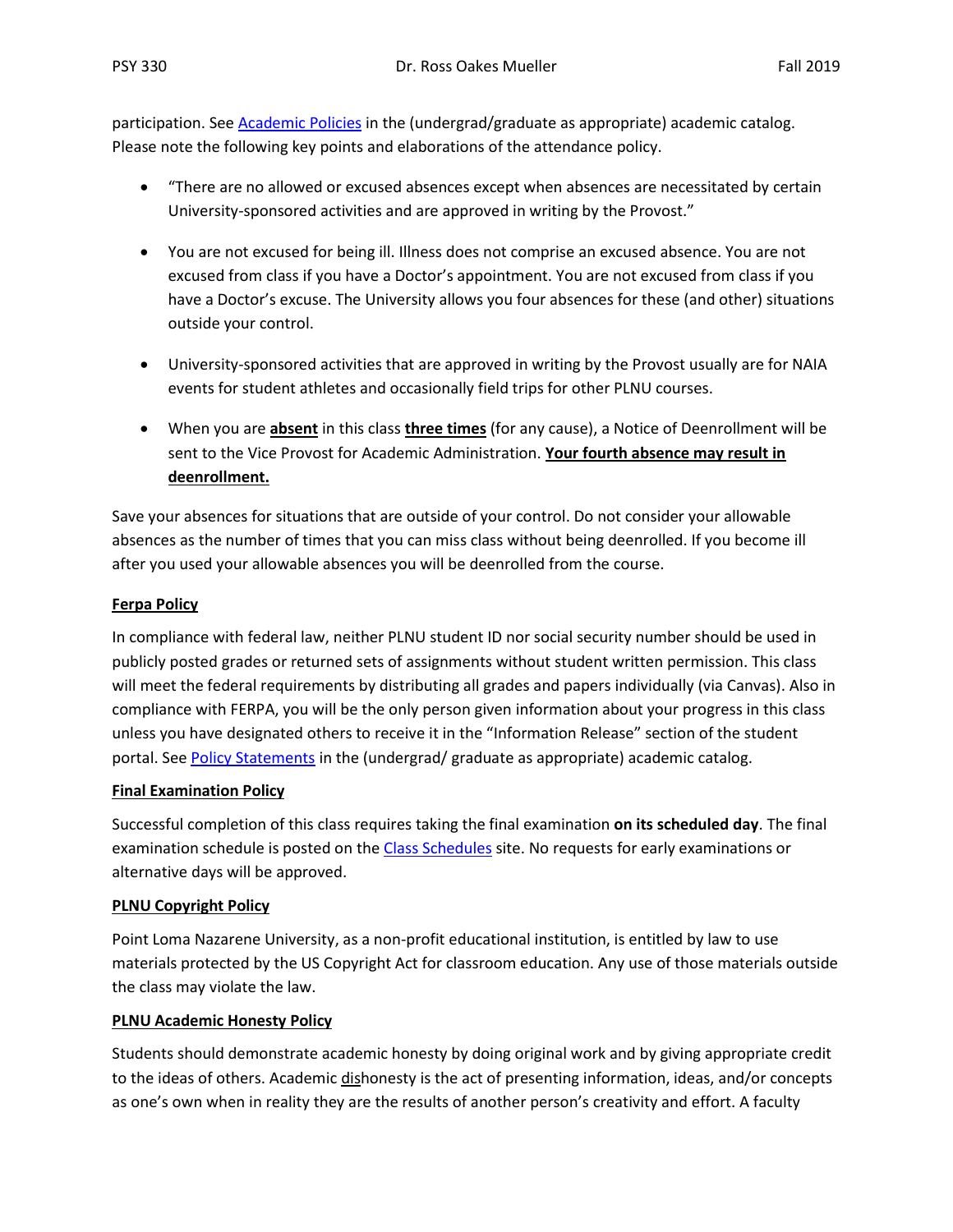member who believes a situation involving academic dishonesty has been detected may assign a failing grade for that assignment or examination, or, depending on the seriousness of the offense, for the course. Faculty should follow and students may appeal using the procedure in the university Catalog. See **Academic Policies** for definitions of kinds of academic dishonesty and for further policy information.

|       |              |           |        | Grade Percentage Score Z-Score Cumulative % % Receiving Grade |       |
|-------|--------------|-----------|--------|---------------------------------------------------------------|-------|
| A     | 93-100%      | 1.33      | 0.0918 | 9.2%                                                          |       |
| A-    | 90-92%       | 1         | 0.1587 | 6.7%                                                          | 15.9% |
| B+    | 88-89%       | 0.67      | 0.2514 | 9.3%                                                          |       |
| B     | 84-87%       | 0.33      | 0.3707 | 11.9%                                                         |       |
| В-    | 80-83%       | 0         | 0.5    | 12.9%                                                         | 34.1% |
| C+    | 77-79%       | $-0.33$   | 0.6293 | 12.9%                                                         |       |
| C     | 70-76%       | $-1$      | 0.8413 | 21.2%                                                         |       |
| $C -$ | 65-69%       | $-1.33$   | 0.9082 | 6.7%                                                          | 40.8% |
| D+    | 62-64%       | $-1.67$   | 0.9525 | 4.4%                                                          |       |
| D     | 55-61%       | $-2$      | 0.9772 | 2.5%                                                          |       |
| D-    | 50-54%       | $-2.33$   | 0.9901 | 1.3%                                                          |       |
| F     | 49% or below | $< -2.33$ | 1      | 1.0%                                                          | 9.2%  |

## **Z Score**

A minimum of 50 % is needed to pass the course.

| Week                                               | <b>Date</b> | Day          | <b>Assigned Reading (Due)</b>                                                                                                        | <b>Topic</b>                                  |  |  |  |  |  |  |  |  |
|----------------------------------------------------|-------------|--------------|--------------------------------------------------------------------------------------------------------------------------------------|-----------------------------------------------|--|--|--|--|--|--|--|--|
| The Psychological Study of Morality and Compassion |             |              |                                                                                                                                      |                                               |  |  |  |  |  |  |  |  |
| Week 1                                             | 9/5/19      | Th           | Syllabus; Case Study                                                                                                                 | What is morality? What's the<br>problem?      |  |  |  |  |  |  |  |  |
|                                                    |             |              |                                                                                                                                      |                                               |  |  |  |  |  |  |  |  |
| Week 2                                             | 9/10/19     | $\mathsf{T}$ | Kohlberg (1984). Moral stages and<br>moralization. (pp. 183-205) AND<br>Kohlberg (1977) Moral development:<br>A review of the theory | Moral reasoning  the first great<br>solution. |  |  |  |  |  |  |  |  |
|                                                    |             |              |                                                                                                                                      |                                               |  |  |  |  |  |  |  |  |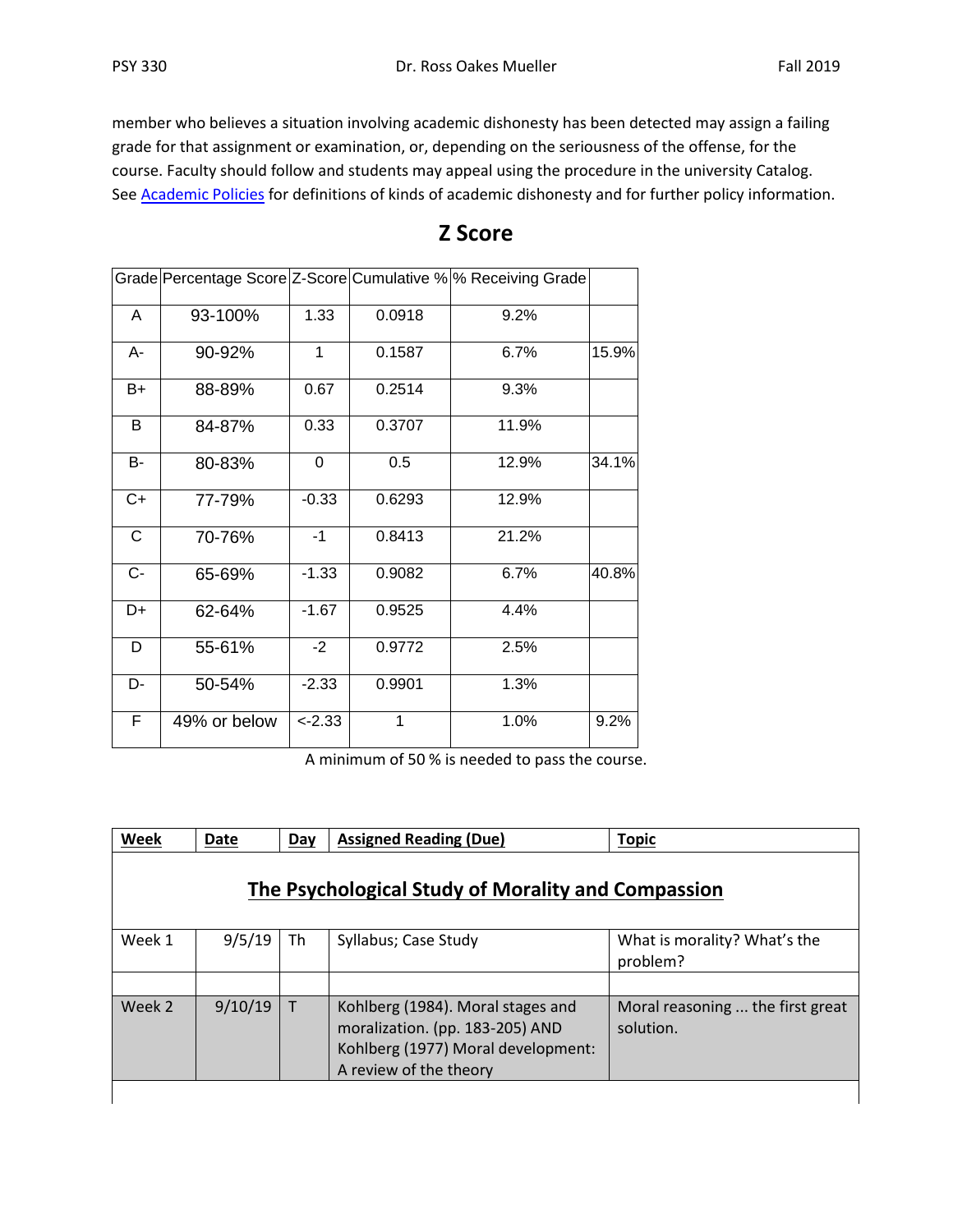| Week   | Date    | <b>Day</b> | <b>Topic</b>                                 |                                   |  |  |  |  |  |  |  |
|--------|---------|------------|----------------------------------------------|-----------------------------------|--|--|--|--|--|--|--|
|        |         |            | Morality as Reasoning  but about WHAT?       |                                   |  |  |  |  |  |  |  |
|        |         |            |                                              |                                   |  |  |  |  |  |  |  |
|        |         |            |                                              |                                   |  |  |  |  |  |  |  |
|        | 9/12/19 | Th         | Colby, Damon, Killen & Hart (1999).          | Are there different kinds of      |  |  |  |  |  |  |  |
|        |         |            | The development of extraordinary             | moral exemplars?                  |  |  |  |  |  |  |  |
|        |         |            | moral commitment                             |                                   |  |  |  |  |  |  |  |
|        |         |            |                                              |                                   |  |  |  |  |  |  |  |
| Week 3 | 9/17/19 | T          | Gilligan & Attanucci (1988) Two              | How should we think about care    |  |  |  |  |  |  |  |
|        |         |            | <b>Moral Orientations: Gender</b>            | vs. justice?                      |  |  |  |  |  |  |  |
|        |         |            | Differences and Similarities                 |                                   |  |  |  |  |  |  |  |
|        | 9/19/19 | Th         | Schwartz (2012) An overview of the           | Are there even MORE types of      |  |  |  |  |  |  |  |
|        |         |            | Schwartz theory of basic values              | morality?                         |  |  |  |  |  |  |  |
|        |         |            |                                              |                                   |  |  |  |  |  |  |  |
|        |         |            | Am I really reasoning? Or am I just feeling? |                                   |  |  |  |  |  |  |  |
|        |         |            |                                              |                                   |  |  |  |  |  |  |  |
|        |         |            |                                              |                                   |  |  |  |  |  |  |  |
| Week 4 | 9/24/19 | T.         | Haidt (2001). The Emotional Dog and          | Moral Intuitions: Is our moral    |  |  |  |  |  |  |  |
|        |         |            | <b>Its Rational Tail</b>                     | reasoning even rational?          |  |  |  |  |  |  |  |
|        | 9/26/19 | Th         | Haidt & Graham (2007). When                  | Where do these intuitions lead    |  |  |  |  |  |  |  |
|        |         |            | <b>Morality Opposes Justice</b>              | us? The politics of gut feelings. |  |  |  |  |  |  |  |

|        | 9/26/19 | -I h | Haidt & Graham (2007). When<br><b>Morality Opposes Justice</b> | Where do these intuitions lead<br>us? The politics of gut feelings. |
|--------|---------|------|----------------------------------------------------------------|---------------------------------------------------------------------|
|        |         |      |                                                                |                                                                     |
| Week 5 | 10/1/19 |      | Haidt, J. (2003). The moral emotions                           | The broad spectrum of moral<br>emotions.                            |
|        | 10/3/19 | Th   | Resources and Justice at PLNU (no<br>reading for today)        |                                                                     |

## **Two "Virtuous" Emotions ... and a Critique**

| Week 6 | 10/8/19  |    | Ch. 11 - Emmons (2009) Greatest of | Gratitude: An emotion or a     |
|--------|----------|----|------------------------------------|--------------------------------|
|        |          |    | the virtues? Gratitude and the     | character virtue?              |
|        |          |    | grateful personality               |                                |
|        | 10/10/19 | Th | Batson, Fultz & Schoenrade (1987). | Empathy: A particular moral    |
|        |          |    | Distress and Empathy               | emotion with a checkered       |
|        |          |    |                                    | history.                       |
|        |          |    |                                    |                                |
| Week 7 | 10/15/19 | T  | Batson, Klein, Highberger & Shaw   | When is empathy problematic?   |
|        |          |    | (1995). Immorality From Empathy-   |                                |
|        |          |    | Induced Altruism                   |                                |
|        | 10/17/19 | Th | Bloom (2017) Empathy and its       | Empathy is ALWAYS problematic. |
|        |          |    | discontents                        |                                |
|        |          |    |                                    |                                |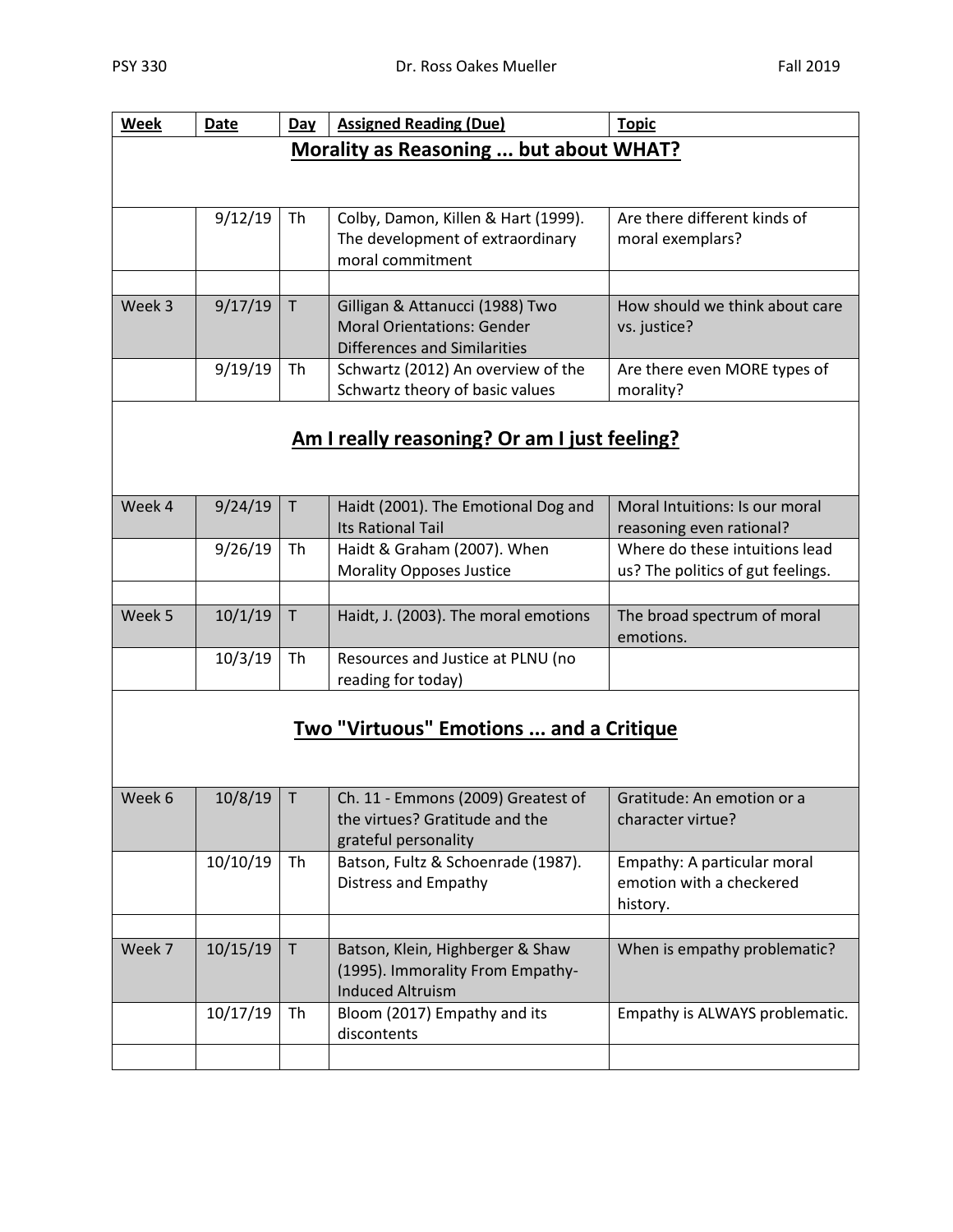| Week   | <b>Date</b> | Day | <b>Assigned Reading (Due)</b>         | <b>Topic</b>                     |
|--------|-------------|-----|---------------------------------------|----------------------------------|
| Week 8 | 10/22/19    |     | Graham, J., Waytz, A., Meindl, P.,    | Care vs. Justice reframed: The   |
|        |             |     | Iyer, R., & Young, L. (2017).         | problem of centripital and       |
|        |             |     | Centripetal and centrifugal forces in | centrifugal forces on the moral  |
|        |             |     | the moral circle- Competing           | life.                            |
|        |             |     | constraints on moral learning         |                                  |
|        | 10/24/19    | Th  | Cameron & Rapier (2017)               | Compassion: A more just and      |
|        |             |     | Compassion is a motivated choice      | caring emotion.                  |
|        |             |     |                                       |                                  |
| Week 9 | 10/29/19    | T.  | Ch. 6 - Narvaez (2009) Triune Ethics  | Triune Ethics Theory: Why caring |
|        |             |     | Theory and Moral Personality          | people can be hamstrung by       |
|        |             |     |                                       | vicious emotions.                |
|        | 10/31/19    | Th  | The Dark Knight (watch the film prior | Case Studies of Care,            |
|        |             |     | to class, and answer 1+ questions)    | Compassion, and Justice          |

## **Take some Responsibility! Reductionism vs. Selfhood in Moral Psychology**

| Week 10              | 11/5/19  | T  | Colby & Damon (2015) Toward a<br>Moral Psychology in Full                                                                                        | <b>Against Reductionism: Moral</b><br>identity and responsibility as the<br>goal of maturation. |  |  |  |  |  |  |
|----------------------|----------|----|--------------------------------------------------------------------------------------------------------------------------------------------------|-------------------------------------------------------------------------------------------------|--|--|--|--|--|--|
|                      | 11/7/19  | Th | NO CLASS!!! Read and Respond to<br>Hardy & Carlo (2011) Moral Identity -<br>What Is It, How Does It Develop, and<br>Is It Linked to Moral Action | What is Moral Identity?                                                                         |  |  |  |  |  |  |
|                      |          |    |                                                                                                                                                  |                                                                                                 |  |  |  |  |  |  |
| Week 11              | 11/12/19 | T. | Ch. 10 - Walker & Frimer (2009)<br>Moral personality exemplified                                                                                 | Tell me your story. The narrative<br>nature of identity.                                        |  |  |  |  |  |  |
|                      | 11/14/19 | Th | Frimer & Walker (2009) Reconciling<br>the self and morality: An empirical<br>model of moral centrality<br>development.                           | Reconciling Agency and<br>Communion in developing our<br>characters.                            |  |  |  |  |  |  |
|                      |          |    |                                                                                                                                                  |                                                                                                 |  |  |  |  |  |  |
| Week 12              | 11/19/19 | T. | Hero (watch the film prior to class,<br>and answer 1+ questions)                                                                                 | Two Curious Paths to Identity<br>Development                                                    |  |  |  |  |  |  |
| <b>So What Now?!</b> |          |    |                                                                                                                                                  |                                                                                                 |  |  |  |  |  |  |

# **Ideas for Growing Compassion and Character**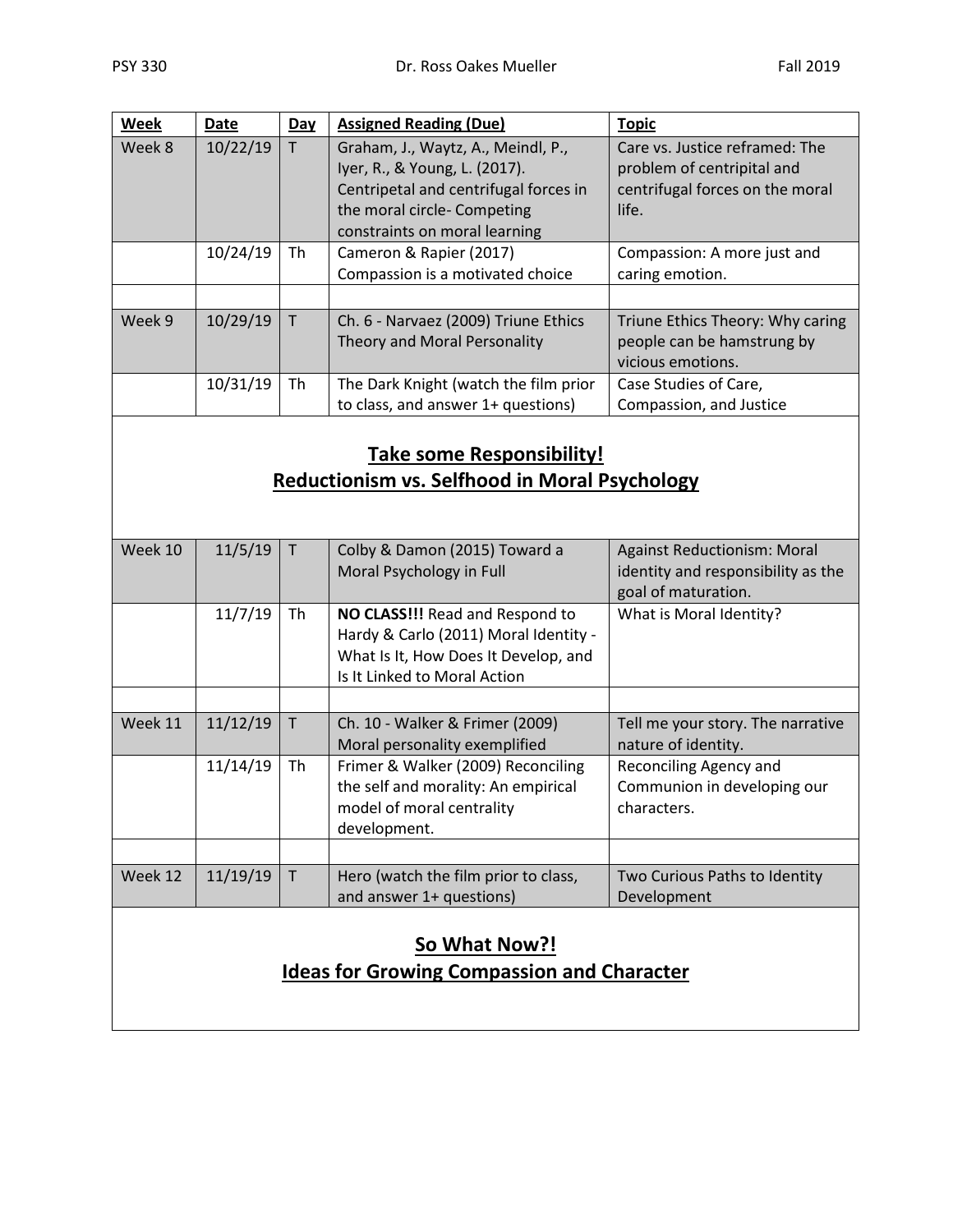| <b>Week</b>       | <b>Date</b>                                     | Day          | <b>Assigned Reading (Due)</b>                                                                                                                                                                                  | <b>Topic</b>                                                                       |  |  |  |  |  |  |  |
|-------------------|-------------------------------------------------|--------------|----------------------------------------------------------------------------------------------------------------------------------------------------------------------------------------------------------------|------------------------------------------------------------------------------------|--|--|--|--|--|--|--|
|                   | 11/21/19                                        | Th           | Aquino, K., Freeman, D., Reed II, A.,<br>Lim, V. K., & Felps, W. (2009). Testing<br>a social-cognitive model of moral<br>behavior-the interactive influence of<br>situations and moral identity<br>centrality. | Using situations to trigger moral<br>identity.                                     |  |  |  |  |  |  |  |
|                   |                                                 |              |                                                                                                                                                                                                                |                                                                                    |  |  |  |  |  |  |  |
| Week 13           | 11/26/19                                        | $\mathsf{T}$ | Aquino, K., McFerran, B., & Laven, M.<br>(2011). Moral identity and the<br>experience of moral elevation in<br>response to acts of uncommon<br>goodness                                                        | Using Moral Emotions to Draw<br>Us Closer to Exemplars                             |  |  |  |  |  |  |  |
|                   | 11/28/19                                        | Th           | No class!!! Thanksgiving!!!                                                                                                                                                                                    |                                                                                    |  |  |  |  |  |  |  |
|                   |                                                 |              |                                                                                                                                                                                                                |                                                                                    |  |  |  |  |  |  |  |
| Week 14           | 12/3/19                                         | T            | Narvaez (2013) Neurobiology and<br>moral mindset                                                                                                                                                               | The role of early life experiences<br>in shaping our emotional and<br>moral lives. |  |  |  |  |  |  |  |
|                   | 12/5/19                                         | Th           | Narvaez & Lapsley (2014) Becoming a<br>Moral Person - Moral Development<br>and Moral Character Education as a<br><b>Result of Social Interactions</b>                                                          | Relationships grow our<br>characters.                                              |  |  |  |  |  |  |  |
|                   | Now It's Your Turn: Case Studies from the Media |              |                                                                                                                                                                                                                |                                                                                    |  |  |  |  |  |  |  |
| Week 15           | 12/10/19                                        | $\mathsf T$  | <b>Final Presentations</b>                                                                                                                                                                                     | Character & Morality in the<br>Media                                               |  |  |  |  |  |  |  |
|                   | 12/12/19                                        | Th           | <b>Final Presentations</b>                                                                                                                                                                                     | Character & Morality in the<br>Media                                               |  |  |  |  |  |  |  |
|                   |                                                 |              |                                                                                                                                                                                                                |                                                                                    |  |  |  |  |  |  |  |
| Final<br>Present. | 12/17/18                                        | $\mathsf{T}$ | Final Presentations from 10:30am-<br>1:30pm                                                                                                                                                                    | Character & Morality in the<br>Media                                               |  |  |  |  |  |  |  |
|                   |                                                 |              | NOTE: THIS IS THE TUESDAY OF FINALS WEEK  DO NOT PURCHASE A TICKET HOME BEFORE                                                                                                                                 |                                                                                    |  |  |  |  |  |  |  |

#### **THIS DATE. ATTENDANCE IS MANDATORY.**

#### **FINAL EXAMINATION POLICY**

**Successful completion of this class requires taking the final examination on its scheduled day. The final examination schedule is posted on the [Class Schedules](http://www.pointloma.edu/experience/academics/class-schedules) site. No requests for early examinations or alternative days will be approved.**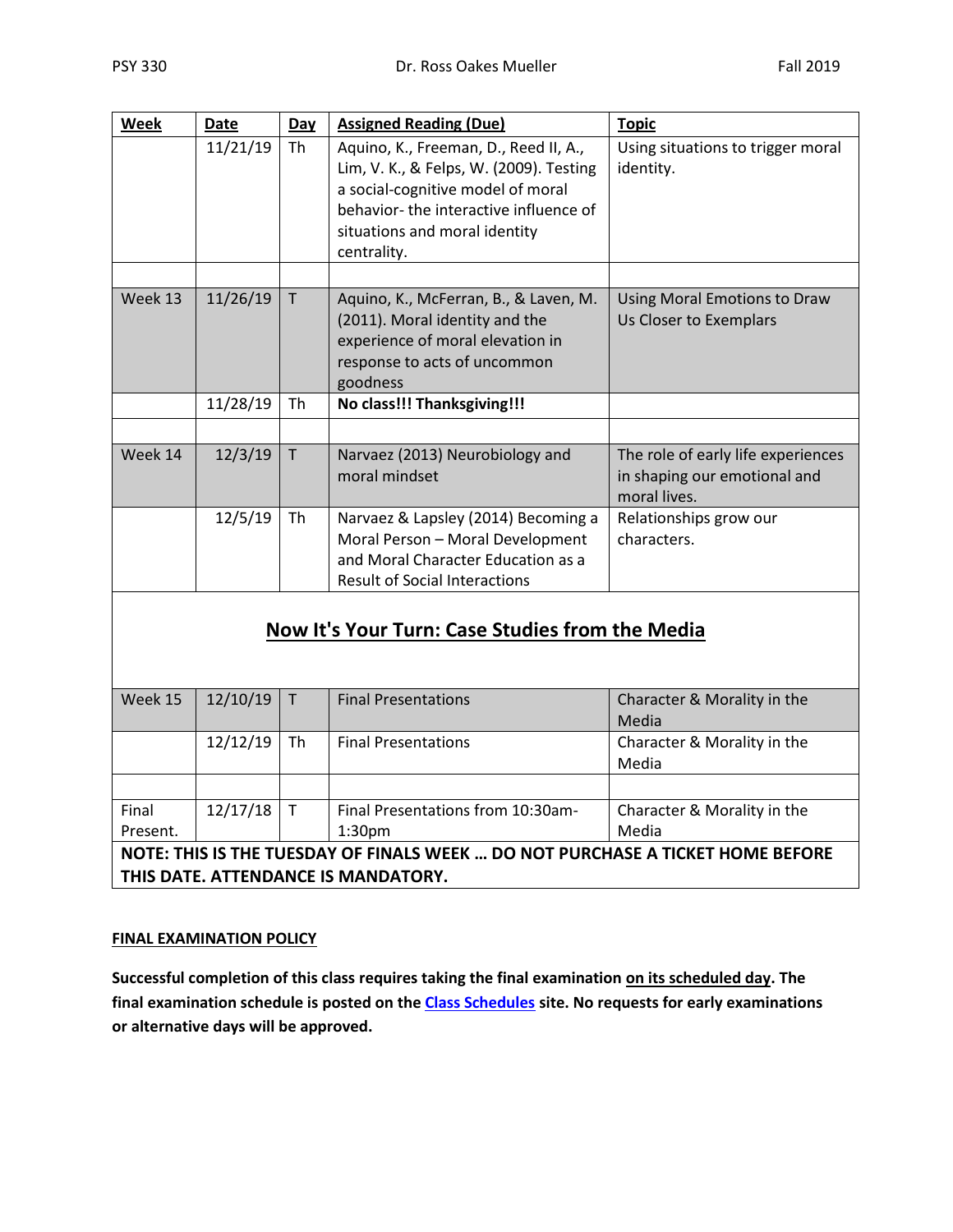## Rubric #1 – Page 11 **Article Summary, Presentation, and Wikipedia Entry** 1st presentation is worth 10%, 2<sup>nd</sup> worth 20% of Final Grade

| missing a few<br>Needs significant<br>Needs large-scale<br>Missing some<br>Needs<br>key elements<br>key elements<br>improvement<br>improvement<br>Missing many key<br>improvement<br>Complete Re-<br>Perfect (100%)<br>(80%)<br>(70%)<br>write (50%)<br>Criteria<br>Nearly Perfect (95%)<br>Excellent (90%)<br>Great! (85%)<br>(75%)<br>(65%)<br>elements (60%)<br>(55%) | Missing/<br>Incomplet<br>e (0%) |
|--------------------------------------------------------------------------------------------------------------------------------------------------------------------------------------------------------------------------------------------------------------------------------------------------------------------------------------------------------------------------|---------------------------------|
|                                                                                                                                                                                                                                                                                                                                                                          |                                 |
|                                                                                                                                                                                                                                                                                                                                                                          |                                 |
|                                                                                                                                                                                                                                                                                                                                                                          |                                 |
| Grammar and                                                                                                                                                                                                                                                                                                                                                              |                                 |
| spelling errors                                                                                                                                                                                                                                                                                                                                                          |                                 |
| Although your<br>are beginning                                                                                                                                                                                                                                                                                                                                           |                                 |
|                                                                                                                                                                                                                                                                                                                                                                          |                                 |
| 7+ spelling or<br>meaning is still<br>to make it                                                                                                                                                                                                                                                                                                                         |                                 |
| difficult to<br>Most of your<br>grammatical<br>relatively clear,                                                                                                                                                                                                                                                                                                         |                                 |
| many of your<br>understand the<br>sentences include<br>errors,                                                                                                                                                                                                                                                                                                           |                                 |
| 4-6 spelling or<br>beginning to<br>sentences have<br>meaning of<br>spelling and                                                                                                                                                                                                                                                                                          |                                 |
| affect<br>grammatical<br>grammatical and<br>your sentences.<br>A large number of<br>grammar errors,<br>Most of your                                                                                                                                                                                                                                                      |                                 |
| errors. And/or<br>readability.<br>spelling errors. A<br>A large number<br>grammatical and<br>and make your<br>sentences include                                                                                                                                                                                                                                          |                                 |
| Perfect! No spelling<br>4-5 confusing or<br>And/or a<br>significant<br>(about 30%-<br>spelling errors,<br>text difficult to<br>spelling and                                                                                                                                                                                                                              |                                 |
| or grammar errors.<br>2-3 spelling or<br>awkwardly<br>number (about<br>number (about<br>50%) of<br>which make your<br>understand. The<br>grammar errors,<br>Nearly every                                                                                                                                                                                                 |                                 |
| grammatical errors;<br>10-20%) of<br>20%-30%) of<br>text difficult to<br>Fantastic organization<br>phrased<br>confusing or<br>poor quality of<br>and make your<br>sentence has                                                                                                                                                                                           |                                 |
| or A few (not more<br>sentences (not<br>confusing or<br>confusing or<br>understand. Over<br>most sentences<br>text quite difficult<br>errors in it, which<br>and perfect writing.<br>awkwardly                                                                                                                                                                           |                                 |
| than 5%) confusing<br>more than 10%)<br>awkwardly<br>awkwardly<br>phrased<br>50% of sentences<br>and/or the<br>to understand.<br>make your text<br>Arguments are                                                                                                                                                                                                         |                                 |
| phrased<br>are confusing or<br>significant<br>Most sentences<br>structured well,<br>One or two<br>or awkwardly<br>(or fewer,<br>phrased<br>sentences;<br>nearly illegible.                                                                                                                                                                                               |                                 |
| poorly phrased<br>are difficult to<br>sentences are clear,<br>spelling/grammatical<br>phrased sentences,<br>depending on<br>sentences;<br>sentences;<br>and/or<br>disorganization<br>Sentences are                                                                                                                                                                       |                                 |
| errors or confusing<br>or one dis-<br>the length);<br>and/or more<br>and/or<br>and the overall<br>makes your<br>read, and your<br>nearly illegible,<br>Your sentences, and<br>pervasive                                                                                                                                                                                  | Missing or                      |
| Grammar/ Phrasing<br>overall arguments<br>passages. Otherwise,<br>ordering.Otherwise<br>and/or slight<br>significant<br>significant<br>disorganization<br>structure is<br>meaning difficult<br>statements are<br>and almost no                                                                                                                                           | completely                      |
| flow well.<br>to understand<br>(5%)<br>great!<br>, good!<br>disorganization<br>disorganization.<br>disorganization.<br>disorganized.<br>quite unclear.<br>meaning is clear.                                                                                                                                                                                              | illegible.                      |
|                                                                                                                                                                                                                                                                                                                                                                          |                                 |
| Great start!                                                                                                                                                                                                                                                                                                                                                             |                                 |
| You've just                                                                                                                                                                                                                                                                                                                                                              |                                 |
| made a few                                                                                                                                                                                                                                                                                                                                                               |                                 |
| errors or a few                                                                                                                                                                                                                                                                                                                                                          |                                 |
| Perfect! You have<br>more additions                                                                                                                                                                                                                                                                                                                                      |                                 |
| discussed the ways in<br>needed in your                                                                                                                                                                                                                                                                                                                                  |                                 |
| which the author has<br>discussion of the<br>Good job, but<br>You have two or                                                                                                                                                                                                                                                                                            |                                 |
| drawn upon previous<br>background<br>your discussion<br>more significant<br>You are missing or                                                                                                                                                                                                                                                                           |                                 |
| Excellent! Just one<br>problem that<br>of the<br>research and<br>errors of<br>have made major<br>You are missing or<br>You are missing or<br>You are missing or                                                                                                                                                                                                          |                                 |
| statistics to make<br>this study is<br>background<br>have made major<br>or two minor errors<br>omission or<br>You have<br>errors in<br>have made major<br>have made major                                                                                                                                                                                                |                                 |
| or additions<br>problem<br>multiple<br>discussing NEARLY<br>errors in<br>errors in OVER<br>errors in all or<br>their argument that<br>attempting to<br>commission in                                                                                                                                                                                                     |                                 |
| significant<br>HALF of the<br>HALF of the<br>nearly all of the<br>their study is<br>needed on your<br>includes<br>your discussion<br>discussing HALF of<br>address, and/or                                                                                                                                                                                               |                                 |
| discussion of the<br>multiple errors<br>errors (of<br>background<br>the background<br>background<br>important. You have<br>more specificity<br>of previous<br>background                                                                                                                                                                                                 |                                 |
| background<br>and/or<br>problems/theorie<br>mentioned any<br>Nearly perfect! Just a<br>needed in your<br>studies/problem<br>commission or<br>problems/theorie<br>problems/theorie<br>problems/theorie                                                                                                                                                                    |                                 |
| few minor corrections<br>problem, and/or<br>descriptions of<br>significantly<br>s and/or much<br>omission) in<br>s that drive this<br>s that drive this<br>s that drive this<br>s that drive this<br>unanswered                                                                                                                                                          |                                 |
| questions from<br>or additions needed in<br>slightly more<br>more detail and<br>your discussion<br>paper (see<br>paper (see<br>paper (see<br>paper (see<br>these problems<br>more                                                                                                                                                                                        |                                 |
| previous studies that<br><b>Background Problem</b><br>discussing the<br>specificity needed.<br>and how they<br>examples are<br>detail/specificity<br>of the<br>previous grading<br>previous grading<br>previous grading<br>previous grading                                                                                                                              | Missing or                      |
| (Why was this article<br>led to this<br>background to this<br>link to this<br>categories for<br>categories for<br>To whom is this<br>needed in your<br>needed in these<br>background<br>categories for<br>categories for                                                                                                                                                 | completely                      |
| written?) (5%)<br>study/article<br>author responding?<br>discussion.<br>paragraphs.<br>problems.<br>details).<br>details).<br>details).<br>details).<br>study.<br>current study.                                                                                                                                                                                         | illegible.                      |
| Although you                                                                                                                                                                                                                                                                                                                                                             |                                 |
| have started to                                                                                                                                                                                                                                                                                                                                                          |                                 |
|                                                                                                                                                                                                                                                                                                                                                                          |                                 |
| describe the                                                                                                                                                                                                                                                                                                                                                             |                                 |
| Perfect! You have<br>Great start! This<br>study/theory,<br>You are missing or                                                                                                                                                                                                                                                                                            |                                 |
| thoroughly and<br>is a good<br>you have<br>have made major<br>You are missing or<br>You are missing or<br>You are missing or                                                                                                                                                                                                                                             |                                 |
| errors in NEARLY<br>articulately explained<br>Excellent! This is<br>description of<br>Good job in<br>You have started<br>multiple<br>have made major<br>have made major<br>have made major                                                                                                                                                                               |                                 |
| still a thorough<br>the<br>giving a broad<br>to describe this<br>significant<br>HALF of your<br>errors in HALF of<br>errors in OVER<br>errors in ALL or<br>the study (for                                                                                                                                                                                                |                                 |
| empirical articles) or<br>description of the<br>overview of the<br>study/theory,<br>errors (of<br>discussion of this<br>your discussion of<br>HALF of your<br>NEARLY ALL of<br>study/theory,                                                                                                                                                                             |                                 |
| but either lacks<br>study/theory,<br>but have left out<br>commission or<br>this study/theory,<br>discussion of this<br>your discussion of<br>theory (for<br>theory, but you<br>study/theory, or                                                                                                                                                                          |                                 |
| theoretical articles)<br>have either made<br>some detail<br>but you need to<br>a number of key<br>omission), or<br>or are missing<br>study/theory, or<br>this study/theory,<br>are missing                                                                                                                                                                               |                                 |
| multiple<br>that was central to<br>Nearly perfect! This is<br>one or two errors in<br>throughout or<br>include<br>details and/or<br>many significant<br>are missing many<br>and/or your paper<br>your                                                                                                                                                                    |                                 |
| a great description of<br>describing the<br>significant details,<br>this study. You have<br>includes a few<br>significantly<br>you have made a<br>descriptions<br>details, or your<br>significant details,<br>is so confusing                                                                                                                                            |                                 |
| Description of<br>included complete<br>the study/theory, but<br>errors in your<br>more details<br>number of errors<br>are confusing<br>paper is very<br>that it is nearly<br>theory, or your<br>or your paper is<br>or your paper is                                                                                                                                     |                                 |
| Methodology/Result<br>descriptions of<br>could use either a bit<br>description lacks<br>descriptions, or<br>(and/or check<br>and/or your<br>enough that it<br>quite confusing<br>confusing (see<br>illegible (see<br>very confusing                                                                                                                                      |                                 |
| s (Empirical) or<br>is difficult to<br>methods or terms<br>more detail, or is<br>some key details or<br>becomes<br>the accuracy of<br>writing becomes<br>(see previous<br>(see previous<br>previous grading<br>previous grading                                                                                                                                          | Missing or                      |
| Theory (Theoretical)<br>confusing in<br>significantly<br>tell whether or<br>categories for<br>that may be<br>missing a few<br>is otherwise<br>your<br>grading categories<br>categories for<br>grading categories                                                                                                                                                         | completely                      |
| for details).<br>details).<br>for details).<br>details).<br>(20%)<br>confusing.<br>important details.<br>unclear in places.<br>parts.<br>statements).<br>confusing.<br>not you                                                                                                                                                                                           | illegible.                      |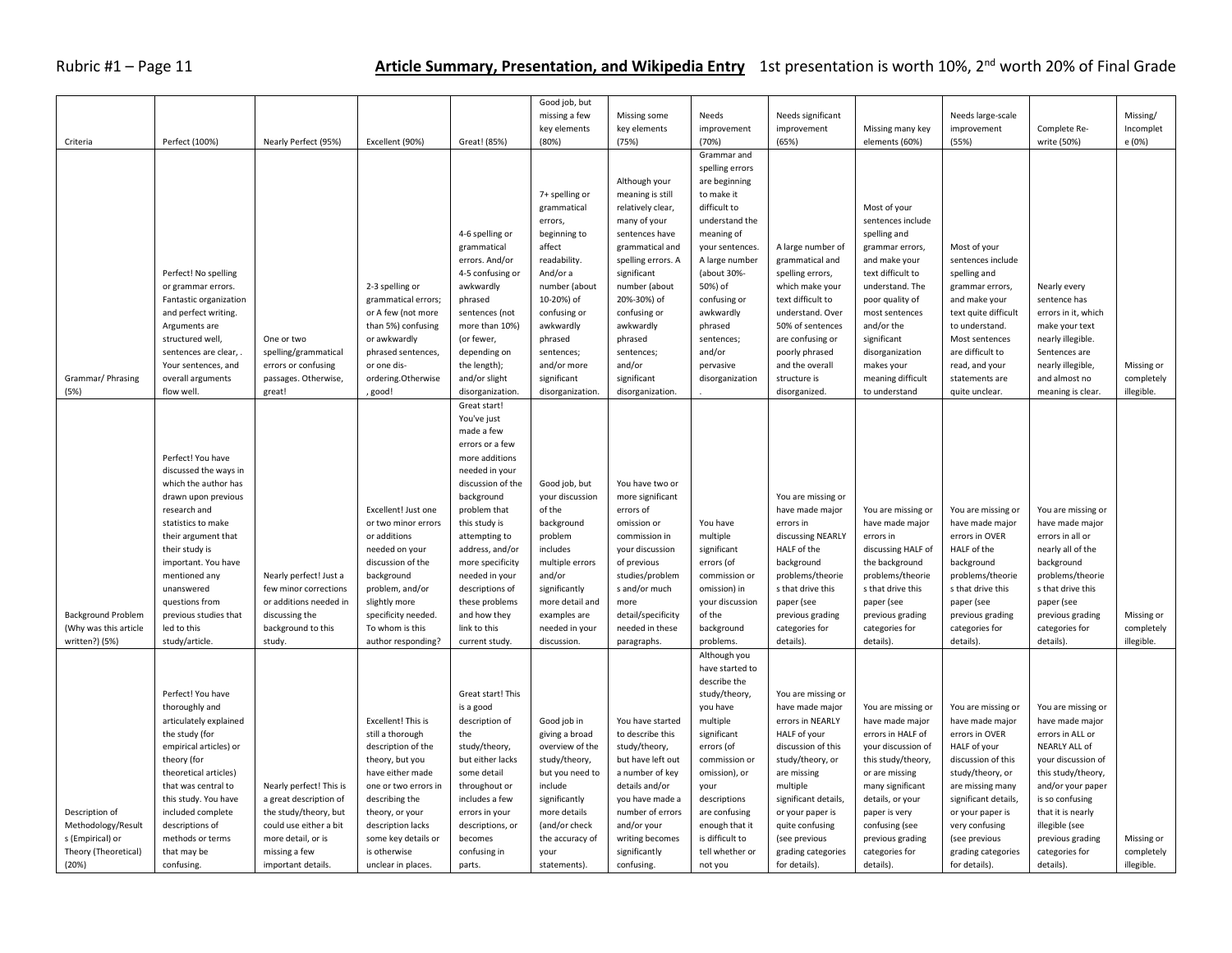## Rubric #1 – Page 12 **Article Summary, Presentation, and Wikipedia Entry** 1st presentation is worth 10%, 2<sup>nd</sup> worth 20% of Final Grade

|                                             |                                                |                                        |                                          |                                 | Good job, but<br>missing a few<br>key elements | Missing some<br>key elements     | Needs<br>improvement     | Needs significant<br>improvement    |                                    | Needs large-scale                   |                                    | Missing/<br>Incomplet    |
|---------------------------------------------|------------------------------------------------|----------------------------------------|------------------------------------------|---------------------------------|------------------------------------------------|----------------------------------|--------------------------|-------------------------------------|------------------------------------|-------------------------------------|------------------------------------|--------------------------|
| Criteria                                    | Perfect (100%)                                 | Nearly Perfect (95%)                   | Excellent (90%)                          | Great! (85%)                    | (80%)                                          | (75%)                            | (70%)                    | (65%)                               | Missing many key<br>elements (60%) | improvement<br>(55%)                | Complete Re-<br>write (50%)        | e (0%)                   |
|                                             |                                                |                                        |                                          |                                 |                                                |                                  | understood the<br>paper. |                                     |                                    |                                     |                                    |                          |
|                                             | Perfect! Your                                  |                                        |                                          |                                 |                                                |                                  |                          |                                     |                                    |                                     |                                    |                          |
|                                             | argument about the                             |                                        |                                          |                                 |                                                |                                  |                          |                                     |                                    |                                     |                                    |                          |
|                                             | strengths and                                  |                                        |                                          |                                 |                                                |                                  |                          |                                     |                                    |                                     |                                    |                          |
|                                             | weaknesses of this                             |                                        |                                          |                                 |                                                |                                  |                          |                                     |                                    |                                     |                                    |                          |
|                                             | study/theory draws                             |                                        |                                          |                                 |                                                |                                  |                          |                                     |                                    |                                     |                                    |                          |
|                                             | upon, not only a solid                         |                                        |                                          |                                 |                                                |                                  |                          |                                     |                                    |                                     |                                    |                          |
|                                             | understanding of its                           |                                        |                                          |                                 |                                                |                                  |                          |                                     |                                    |                                     |                                    |                          |
|                                             | findings, but also<br>previous theories as     |                                        |                                          |                                 |                                                |                                  |                          |                                     |                                    |                                     |                                    |                          |
|                                             | to why people do the                           |                                        |                                          |                                 |                                                |                                  |                          |                                     |                                    |                                     |                                    |                          |
|                                             | things that they do.                           |                                        |                                          |                                 |                                                |                                  |                          |                                     |                                    |                                     |                                    |                          |
|                                             | You have organized                             |                                        |                                          |                                 |                                                |                                  |                          |                                     |                                    |                                     |                                    |                          |
|                                             | your argument such                             |                                        |                                          |                                 |                                                |                                  |                          |                                     |                                    |                                     |                                    |                          |
|                                             | that your discussion                           |                                        |                                          |                                 |                                                | You have two or                  |                          |                                     |                                    |                                     |                                    |                          |
|                                             | of                                             |                                        |                                          |                                 |                                                | more significant                 |                          |                                     |                                    |                                     |                                    |                          |
|                                             | strengths/weaknesse                            |                                        |                                          |                                 |                                                | errors in your                   | You have                 | You are missing or                  |                                    |                                     |                                    |                          |
|                                             | s is well-founded(not<br>merely your opinion), |                                        |                                          |                                 |                                                | discussion of<br>strengths and   | multiple<br>significant  | have made major<br>errors in NEARLY |                                    |                                     |                                    |                          |
|                                             | and considers a                                |                                        |                                          |                                 |                                                | weaknesses, or                   | errors (of               | HALF of your                        |                                    |                                     |                                    |                          |
|                                             | variety of elements of                         |                                        |                                          | Great! You've                   | Good job, but                                  | are missing some                 | commission or            | discussion of the                   |                                    |                                     | You are missing or                 |                          |
|                                             | the study/theory                               |                                        |                                          | just made a few                 | your discussion                                | key elements or                  | omission) in             | strengths and                       | You are missing or                 |                                     | have made major                    |                          |
|                                             | (e.g., operational                             |                                        |                                          | errors in your                  | of the                                         | critiques, and/or                | your discussion          | weaknesses of                       | have made major                    | You are missing or                  | errors in all or                   |                          |
|                                             | definitions,                                   |                                        |                                          | descriptions of                 | study's/theory'                                | much more                        | of the                   | this study/theory,                  | errors in HALF of                  | have made major                     | nearly all of your                 |                          |
|                                             | methodology,                                   |                                        |                                          | strengths and                   | s strengths and                                | specificity                      | strengths and            | or are missing                      | your discussion of                 | errors in OVER                      | discussion of                      |                          |
|                                             | analyses, alternate                            |                                        | Excellent! Just one                      | weaknesses,                     | weaknesses                                     | needed in your                   | weaknesses of            | multiple<br>significant             | strengths and                      | HALF of your                        | strengths and                      |                          |
|                                             | explanations for<br>findings, statements       |                                        | or two minor errors                      | and/or more<br>specificity      | includes<br>multiple errors                    | critical analysis<br>of this     | this<br>study/theory,    | critiques, or have                  | weaknesses, or<br>your argument is | discussion of<br>strengths and      | weaknesses,<br>and/or this         |                          |
|                                             | of cause-and-effect,                           |                                        | in your descriptions                     | needed in your                  | or omissions                                   | study/theory.                    | and/or you               | drawn mostly on                     | nearly all based                   | weaknesses or                       | section is nearly                  |                          |
|                                             | etc.). Where there                             |                                        | of strengths and                         | discussion                      | and/or                                         | You may have                     | have over-used           | personal opinion                    | on pure opinion,                   | your argument is                    | illegible or has                   |                          |
|                                             | are weaknesses, you                            | Nearly perfect! Just a                 | weaknesses, or a                         | and/or there                    | significantly                                  | used a little too                | personal-                | rather than                         | rather than                        | completely                          | almost no                          |                          |
|                                             | have suggested                                 | few minor additions                    | few more details                         | one or more                     | more specificity                               | much personal                    | opinion, and             | reasoned                            | reasoned                           | opinion-based                       | structure to the                   |                          |
|                                             | alternate                                      | needed in your                         | needed, and/or                           | logical                         | needed in your                                 | opinion, and not                 | have not given           | argument (see                       | argument (see                      | with no support                     | argument (see                      |                          |
| <b>Critical Evaluation</b>                  | studies/theories that                          | discussion of                          | slightly more                            | errors/omission                 | critical                                       | quite enough                     | enough                   | previous grading                    | previous grading                   | (see previous                       | previous grading                   | Missing or               |
| (Strengths &<br>Weaknesses) (15%)           | would overcome<br>these limitations.           | strengths/weaknesses                   | specificity needed<br>in your arguments. | s in your<br>argument.          | examination of<br>these issues.                | reasoned<br>argument.            | reasoned<br>argument.    | categories for<br>details).         | categories for<br>details).        | grading categories<br>for details). | categories for<br>details).        | completely<br>illegible. |
|                                             |                                                |                                        |                                          |                                 | Good job, but                                  |                                  |                          |                                     |                                    |                                     |                                    |                          |
|                                             | Perfect! You have                              |                                        |                                          |                                 | your discussion                                | You have two or                  |                          |                                     |                                    |                                     |                                    |                          |
|                                             | raised a number of                             |                                        |                                          |                                 | includes                                       | more significant                 |                          |                                     |                                    |                                     |                                    |                          |
|                                             | very insightful                                |                                        |                                          |                                 | multiple errors                                | errors (of                       |                          |                                     |                                    |                                     |                                    |                          |
|                                             | questions regarding                            |                                        |                                          |                                 | (of either                                     | commission or                    |                          |                                     |                                    |                                     |                                    |                          |
|                                             | either the nature or                           |                                        |                                          |                                 | omission or                                    | omission) in your                |                          |                                     |                                    |                                     |                                    |                          |
|                                             | implications of this                           |                                        |                                          |                                 | commission) in                                 | attempts to                      |                          |                                     |                                    |                                     |                                    |                          |
|                                             | research. You have<br>also explicitly          |                                        |                                          | Great! You've                   | your discussion<br>of how the                  | connect the<br>findings/theory   | You have<br>multiple     | You are missing or                  |                                    | You are missing or                  | You are missing or                 |                          |
|                                             | discussed ways in                              |                                        |                                          | just made a few                 | various                                        | to the life of                   | significant              | have made major                     | You are missing or                 | have made major                     | have made major                    |                          |
|                                             | which this                                     | Nearly perfect! Just a                 |                                          | errors in your                  | theories                                       | faith, and/or                    | errors (of               | errors in NEARLY                    | have made major                    | errors in OVER                      | errors in all or                   |                          |
|                                             | study/theory can be                            | few minor corrections                  |                                          | connection the                  | connect to the                                 | much more                        | commission or            | HALF of your                        | errors in HALF of                  | HALF of your                        | nearly all of your                 |                          |
|                                             | used (either                                   | either on the                          | Excellent! Just one                      | study and the                   | life of faith,                                 | specificity                      | omission) in             | discussion of                       | your discussion of                 | discussion of                       | discussion of                      |                          |
|                                             | positively or                                  | questions you raise or                 | or two minor errors                      | life of faith,                  | and/or                                         | needed in your                   | your discussion          | these connections                   | these connections                  | these connections                   | these connections                  |                          |
|                                             | negatively) in our                             | on your connections                    | in your connection                       | and/or more                     | significantly                                  | discussion of                    | of these                 | and the lingering                   | and the lingering                  | and the lingering                   | and the lingering                  |                          |
|                                             | lives as Christians,                           | between the                            | between faith and<br>theories and/or     | specificity                     | more specificity<br>or critical                | these                            | connections<br>and the   | questions. (see                     | questions (see                     | questions (see                      | questions (see                     |                          |
| <b>Remaining Questions</b><br>& Theological | and have attempted<br>to examine this          | findings/theory and<br>the life of the | slightly more                            | needed in your<br>links between | thought is                                     | connections and<br>the lingering | lingering                | previous grading<br>categories for  | previous grading<br>categories for | previous grading<br>categories for  | previous grading<br>categories for | Missing or<br>completely |
| Implications (10%)                          | study/theory from a                            | Christian.                             | specificity needed.                      | them.                           | needed in your                                 | questions.                       | questions.               | details).                           | details).                          | details).                           | details).                          | illegible.               |
|                                             |                                                |                                        |                                          |                                 |                                                |                                  |                          |                                     |                                    |                                     |                                    |                          |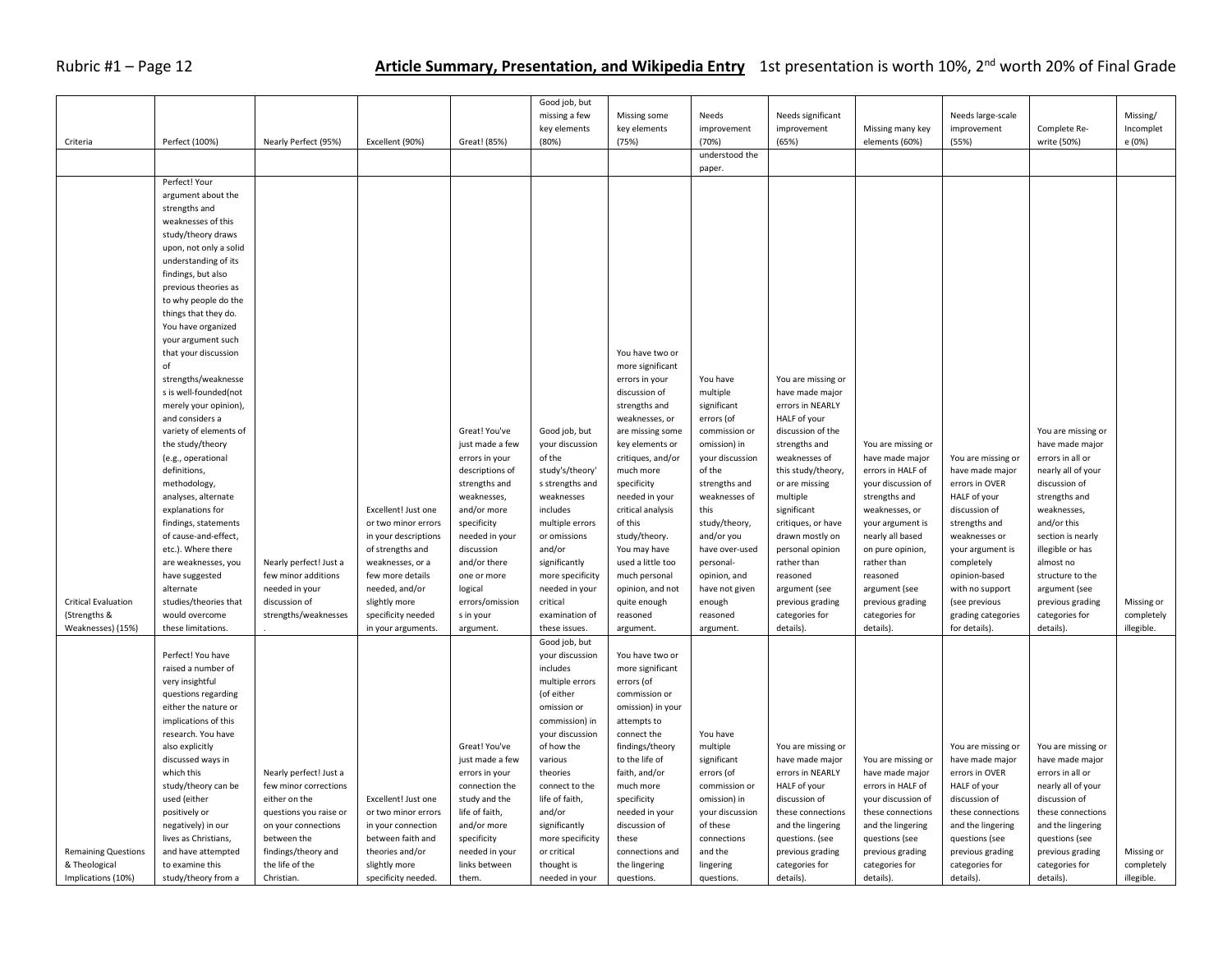## Rubric #1 – Page 13 **Article Summary, Presentation, and Wikipedia Entry** 1st presentation is worth 10%, 2<sup>nd</sup> worth 20% of Final Grade

| Criteria                                                                                                      | Perfect (100%)<br>Christian theological                                                                                                                                                                                                                                                                                                                                                              | Nearly Perfect (95%)                                                                                                           | Excellent (90%)                                                                                                                                     | Great! (85%)                                                                                                                                                           | Good job, but<br>missing a few<br>key elements<br>(80%)<br>discussion and                                                                                                                                                                           | Missing some<br>key elements<br>(75%)                                                                                                                                                                                                                                       | Needs<br>improvement<br>(70%)                                                                                                                                                                   | Needs significant<br>improvement<br>(65%)                                                                                                                                          | Missing many key<br>elements (60%)                                                                                                                                                                | Needs large-scale<br>improvement<br>(55%)                                                                                                                                                                                           | Complete Re-<br>write (50%)                                                                                                                                                                                                                           | Missing/<br>Incomplet<br>e (0%)                                                           |
|---------------------------------------------------------------------------------------------------------------|------------------------------------------------------------------------------------------------------------------------------------------------------------------------------------------------------------------------------------------------------------------------------------------------------------------------------------------------------------------------------------------------------|--------------------------------------------------------------------------------------------------------------------------------|-----------------------------------------------------------------------------------------------------------------------------------------------------|------------------------------------------------------------------------------------------------------------------------------------------------------------------------|-----------------------------------------------------------------------------------------------------------------------------------------------------------------------------------------------------------------------------------------------------|-----------------------------------------------------------------------------------------------------------------------------------------------------------------------------------------------------------------------------------------------------------------------------|-------------------------------------------------------------------------------------------------------------------------------------------------------------------------------------------------|------------------------------------------------------------------------------------------------------------------------------------------------------------------------------------|---------------------------------------------------------------------------------------------------------------------------------------------------------------------------------------------------|-------------------------------------------------------------------------------------------------------------------------------------------------------------------------------------------------------------------------------------|-------------------------------------------------------------------------------------------------------------------------------------------------------------------------------------------------------------------------------------------------------|-------------------------------------------------------------------------------------------|
|                                                                                                               | perspective.                                                                                                                                                                                                                                                                                                                                                                                         |                                                                                                                                |                                                                                                                                                     |                                                                                                                                                                        | questions.                                                                                                                                                                                                                                          |                                                                                                                                                                                                                                                                             |                                                                                                                                                                                                 |                                                                                                                                                                                    |                                                                                                                                                                                                   |                                                                                                                                                                                                                                     |                                                                                                                                                                                                                                                       |                                                                                           |
|                                                                                                               | Perfect! Your<br>presentation and<br>discussion-leading<br>showed that you<br>were well prepared,<br>had thoroughly read<br>and thought about<br>the article, and had<br>organized your                                                                                                                                                                                                              | Nearly perfect! Just a<br>few minor errors or<br>mis-organization in                                                           | Excellent! Just one<br>or two minor errors                                                                                                          | Great! You've<br>just made a few<br>errors or had<br>some noticeable<br>disorganization<br>in your class<br>presentation                                               | Good job, but<br>your discussion<br>included<br>multiple errors<br>and/or<br>significantly<br>more specificity<br>was needed<br>and/or there<br>was some<br>significant                                                                             | You have two or<br>more significant<br>errors (of<br>omission of<br>commission) in<br>your discussion<br>and class-<br>leading, and/or<br>much more<br>specificity<br>needed in your<br>discussion,<br>and/or<br>significant levels<br>of<br>disorganization<br>impeded the | You have<br>multiple<br>significant<br>errors (of<br>commission or<br>omission) in<br>your class<br>discussion,<br>and/or<br>disorganization<br>impaired the<br>clarity and<br>effectiveness of | You are missing or<br>have made major<br>errors in NEARLY<br>HALF of your<br>discussion and/or<br>a good portion of<br>your presentation<br>was disorganized<br>(see previous      | You are missing or<br>have made major<br>errors in HALF of<br>your discussion<br>and/or HALF of<br>your presentation<br>was significantly<br>disorganized or<br>unclear. (see<br>previous grading | You are missing or<br>have made major<br>errors in OVER<br>HALF of your<br>discussion and/or<br>over half of your<br>presentation was<br>disorganized or<br>unclear. (see<br>previous grading                                       | You are missing or<br>have made major<br>errors in ALL or<br>NEARLY ALL of<br>your discussion<br>and or you had<br>clearly done little<br>preparation. (see<br>previous grading                                                                       | You were<br>either<br>absent or<br>clearly had<br>not done                                |
| Presentation -                                                                                                | thoughts prior to<br>class.                                                                                                                                                                                                                                                                                                                                                                          | your leading of<br>discussion.                                                                                                 | in your discussion                                                                                                                                  | and discussion-                                                                                                                                                        | disorganization<br>evident.                                                                                                                                                                                                                         | clarity of your                                                                                                                                                                                                                                                             | the class<br>discussion.                                                                                                                                                                        | grading categories                                                                                                                                                                 | categories for                                                                                                                                                                                    | categories for                                                                                                                                                                                                                      | categories for                                                                                                                                                                                                                                        | the                                                                                       |
| Organized (15%)<br>Presentation -<br>Engaging and<br>Thought-Provoking<br>Questions and<br>Applications (15%) | Perfect! You had<br>prepared a significant<br>number of engaging,<br>and thought<br>provoking questions<br>for the class to<br>consider throughout<br>its discussion of this<br>paper. You also<br>identified multiple<br>diverse applications<br>(both practical and<br>theological) to which<br>this study pertains,<br>and engaged the class<br>in discussion<br>regarding these<br>applications. | Nearly perfect! Just<br>one or two minor<br>errors in clarity in the<br>questions you asked<br>and/or in your<br>applications. | during class.<br>Excellent! Just a<br>little more clarity or<br>specificity needed<br>in the questions<br>you asked and/or in<br>your applications. | leading.<br>Great! You just<br>need to be<br>clearer in a few<br>of your<br>questions,<br>and/or more<br>specificity<br>needed in your<br>applications.                | Good job, but<br>multiple<br>questions were<br>unclear and/or<br>significantly<br>more specificity<br>needed in such<br>descriptions<br>(and/or the<br>class could<br>have benefitted<br>from having a<br>few more<br>questions or<br>applications) | presentation.<br>Multiple<br>questions were<br>unclear, and/or<br>you only had a<br>few questions<br>prepared, and/or<br>much more<br>specificity<br>needed in such<br>your applications<br>(or only had a<br>few<br>applications).                                         | You either only<br>generated a<br>couple of<br>questions or<br>applications, or<br>they were<br>quite unclear<br>or vague.                                                                      | for details).<br>You only prepared<br>one or two<br>questions and/or<br>one or two vague<br>applications(see<br>previous grading<br>categories for<br>details).                    | details).<br>You have<br>prepared only one<br>or two poorly<br>phrased questions<br>and/or<br>applications (see<br>previous grading<br>categories for<br>details).                                | details).<br>You only engaged<br>the class once<br>using either a<br>question or a<br>vague/simple<br>application (see<br>previous grading<br>categories for<br>details).                                                           | details).<br>You have either<br>failed to generate<br>any questions or<br>applications, or<br>they were so<br>vague or<br>confusing that<br>they did not<br>contribute to the<br>conversation (see<br>previous grading<br>categories for<br>details). | reading.<br>You were<br>either<br>absent or<br>clearly had<br>not done<br>the<br>reading. |
| Wikipedia Entry<br>(15%)                                                                                      | Perfect! You have<br>succinctly described<br>the essence and/or<br>implications of the<br>study/theory that you<br>had read in 3-4<br>sentences, and<br>smoothly integrated<br>your comments into<br>the already-existing<br>Wikipedia entry.                                                                                                                                                        | Nearly perfect! Just<br>one minor correction<br>in your otherwise<br>perfect Wikipedia<br>entry.                               | Excellent! Just one<br>or two minor errors<br>in your Wikipedia<br>entry and/or<br>slightly more<br>specificity needed.                             | Great! You've<br>just made a few<br>minor errors (or<br>one significant<br>error) in your<br>Wikipedia entry<br>and/or more<br>specificity or<br>clarity is<br>needed. | Good job, but<br>your Wikipedia<br>entry includes<br>multiple errors<br>and/or<br>significantly<br>more specificity<br>and/or clarity is<br>needed.                                                                                                 | You have two or<br>more significant<br>errors in your<br>Wikipedia entry<br>and/or much<br>more specificity<br>or clarity is<br>needed.                                                                                                                                     | You have<br>multiple<br>significant<br>errors (of<br>commission or<br>omission) in<br>your Wikipedia<br>entry, or the<br>entry itself is<br>unclear.                                            | You are missing or<br>have made major<br>errors in NEARLY<br>HALF of your<br>Wikipedia entry,<br>or it is quite<br>unclear (see<br>previous grading<br>categories for<br>details). | You are missing or<br>have made major<br>errors in HALF of<br>your Wikipedia<br>entry, or it is very<br>unclear (see<br>previous grading<br>categories for<br>details).                           | You are missing or<br>have made major<br>errors in OVER<br>HALF of your<br>Wikipedia entry,<br>or it is so unclear<br>that it is difficult<br>to understand<br>your writing (see<br>previous grading<br>categories for<br>details). | You are missing or<br>have made major<br>errors in all or<br>nearly all of your<br>Wikipedia entry,<br>or it is nearly<br>illegible (see<br>previous grading<br>categories for<br>details).                                                           | Missing or<br>completely<br>illegible.                                                    |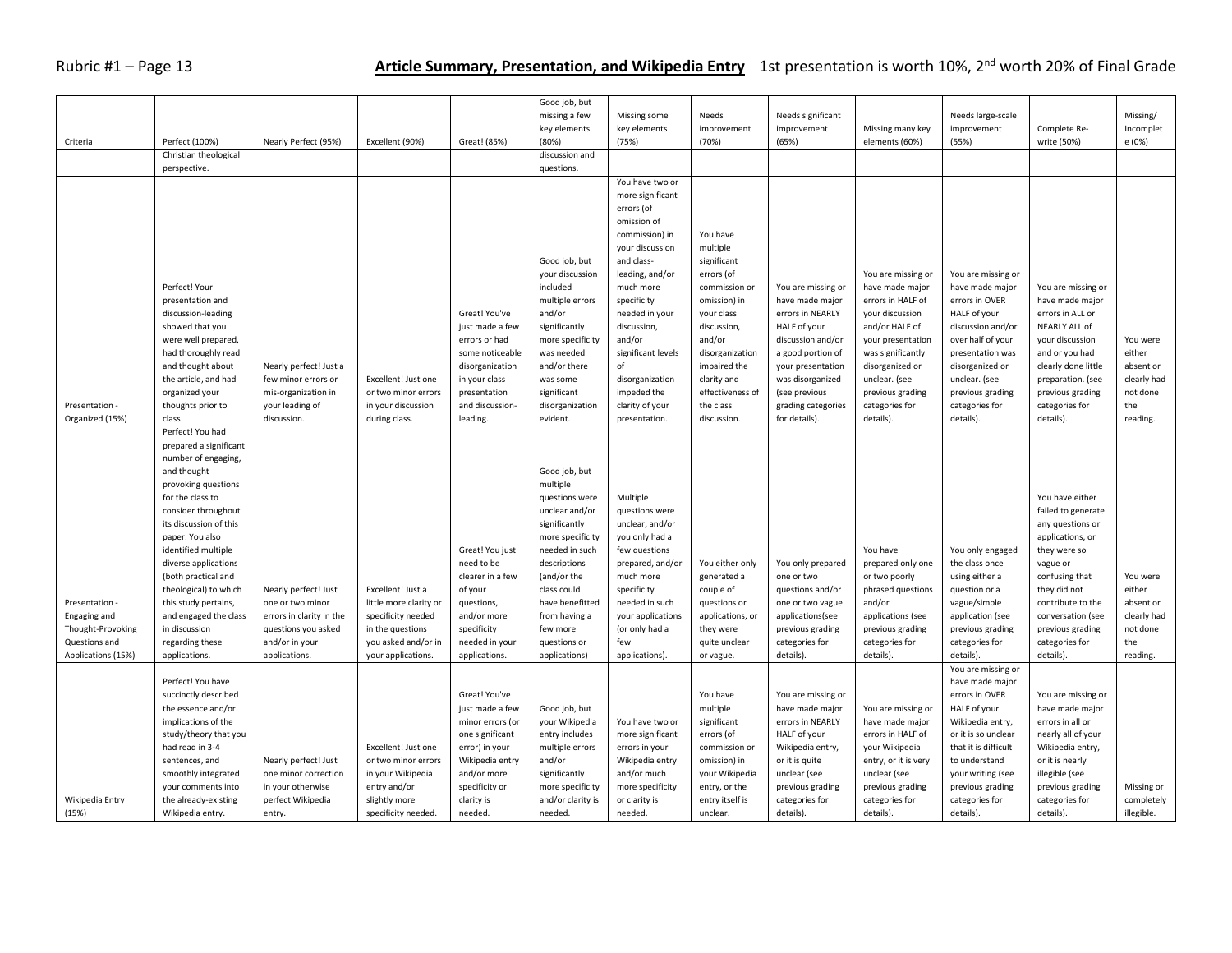#### Rubric #2 – Page 14 **Morality and Values in the Media Project** Worth 35% of Final Grade

| Criteria                                                                                                                 | Perfect (100%)                                                                                                                                                                                                                                                                                                                                                                                    | Nearly Perfect (95%)                                                                                                                                                          | Excellent (90%)                                                                                                                                                                                                                                                                         | Great! (85%)                                                                                                                                                                                                                                                                                                                       | Good job, but<br>missing a few<br>key elements<br>(80%)                                                                                                                                                                                                                                 | Missing some key<br>elements (75%)                                                                                                                                                                                                                                                                                      | Needs<br>improvement<br>(70%)                                                                                                                                                                                                                                                                      | Needs<br>significant<br>improvement<br>(65%)                                                                                                                                                                                                                                                          | Missing many<br>key elements<br>(60%)                                                                                                                                                                                                                                                                                 | Needs large-<br>scale<br>improvement<br>(55%)                                                                                                                                                                                                                                                      | Complete Re-<br>write (50%)                                                                                                                                                                                                                                                                                 | Missing/Incomplete<br>(0%)             |
|--------------------------------------------------------------------------------------------------------------------------|---------------------------------------------------------------------------------------------------------------------------------------------------------------------------------------------------------------------------------------------------------------------------------------------------------------------------------------------------------------------------------------------------|-------------------------------------------------------------------------------------------------------------------------------------------------------------------------------|-----------------------------------------------------------------------------------------------------------------------------------------------------------------------------------------------------------------------------------------------------------------------------------------|------------------------------------------------------------------------------------------------------------------------------------------------------------------------------------------------------------------------------------------------------------------------------------------------------------------------------------|-----------------------------------------------------------------------------------------------------------------------------------------------------------------------------------------------------------------------------------------------------------------------------------------|-------------------------------------------------------------------------------------------------------------------------------------------------------------------------------------------------------------------------------------------------------------------------------------------------------------------------|----------------------------------------------------------------------------------------------------------------------------------------------------------------------------------------------------------------------------------------------------------------------------------------------------|-------------------------------------------------------------------------------------------------------------------------------------------------------------------------------------------------------------------------------------------------------------------------------------------------------|-----------------------------------------------------------------------------------------------------------------------------------------------------------------------------------------------------------------------------------------------------------------------------------------------------------------------|----------------------------------------------------------------------------------------------------------------------------------------------------------------------------------------------------------------------------------------------------------------------------------------------------|-------------------------------------------------------------------------------------------------------------------------------------------------------------------------------------------------------------------------------------------------------------------------------------------------------------|----------------------------------------|
| Description of Media<br>Clip (15%)                                                                                       | Perfect! You have<br>discussed the<br>characters and<br>elements of the plot<br>that are relevant to<br>the theory you have<br>chosen. You have<br>included insights or<br>summaries of the<br>character's behavior<br>that you will later use<br>in your analysis.                                                                                                                               | Nearly perfect! Just<br>a few minor<br>corrections or<br>additions needed in<br>discussing the plot<br>and characters<br>involved in this<br>media clip.                      | Excellent! Just<br>one or two<br>minor errors or<br>additions<br>needed on your<br>discussion of the<br>plot/character<br>and/or slightly<br>more specificity<br>needed in your<br>descriptions to<br>help us make<br>the links in the<br>rest of your<br>paper.                        | Great start!<br>You've just<br>made a few<br>errors or a few<br>more additions<br>needed in your<br>discussion of the<br>plot/characters<br>that your paper<br>will address;<br>and/or more<br>specificity<br>needed in your<br>descriptions of<br>these elements<br>to better help us<br>understand the<br>rest of your<br>paper. | Good job, but<br>your discussion<br>of the<br>plot/characters<br>includes<br>multiple errors<br>and/or<br>significantly<br>more detail and<br>examples are<br>needed in your<br>discussion.                                                                                             | You have two or<br>more significant<br>errors of<br>omission or<br>commission in<br>your discussion of<br>character/plot<br>(that are<br>necessary for the<br>rest of your<br>argument)<br>and/or much<br>more<br>detail/specificity<br>needed in these<br>paragraphs.                                                  | You have<br>multiple<br>significant errors<br>(of commission<br>or omission) in<br>your discussion<br>of the<br>character/plot.                                                                                                                                                                    | You are missing<br>or have made<br>major errors in<br>discussing<br>NEARLY HALF of<br>the<br>characters/plot<br>that are<br>essential to your<br>arguments in<br>the rest of this<br>paper (see<br>previous<br>grading<br>categories for<br>details).                                                 | You are missing<br>or have made<br>major errors in<br>discussing HALF<br>of the<br>characters/plot<br>that are<br>essential to your<br>arguments in the<br>rest of this paper<br>(see previous<br>grading<br>categories for<br>details).                                                                              | You are missing<br>or have made<br>major errors in<br>OVER HALF of<br>the<br>characters/plot<br>that are<br>essential to your<br>arguments in<br>the rest of this<br>paper (see<br>previous<br>grading<br>categories for<br>details).                                                              | You are missing<br>or have made<br>major errors in<br>all or nearly all<br>of the<br>characters/plot<br>that are<br>essential to your<br>arguments in<br>the rest of this<br>paper (see<br>previous<br>grading<br>categories for<br>details).                                                               | Missing or<br>completely<br>illegible. |
| Description of Theory<br>(25%)                                                                                           | Perfect! You have<br>thoroughly and<br>articulately explained<br>the theory or theories<br>that you have chosen.<br>You have included<br>complete<br>descriptions of<br>concepts or terms<br>that may be<br>confusing, and have<br>provided a thorough<br>overview of the most<br>important elements<br>of the theory.                                                                            | Nearly perfect! This<br>is a great description<br>of the theory, but<br>could use either a bit<br>more detail, or is<br>missing a few<br>important details.                   | Excellent! This is<br>still a thorough<br>description of<br>the theory, but<br>you have either<br>made one or<br>two errors in<br>describing the<br>theory, or your<br>description lacks<br>some key details<br>or is otherwise<br>unclear in<br>places.                                | Great start! This<br>is a good<br>description of<br>the<br>study/theory,<br>but either lacks<br>some detail<br>throughout or<br>includes a few<br>errors in your<br>descriptions, or<br>becomes<br>confusing in<br>parts.                                                                                                          | Good job in<br>giving a broad<br>overview of the<br>study/theory,<br>but you need to<br>include<br>significantly<br>more details<br>(and/or check<br>the accuracy of<br>your<br>statements).                                                                                            | You have started<br>to describe this<br>theory, but have<br>left out a number<br>of key details<br>and/or you have<br>made a number<br>of errors and/or<br>your writing<br>becomes<br>significantly<br>confusing.                                                                                                       | Although you<br>have started to<br>describe the<br>theory, you have<br>multiple<br>significant errors<br>(of commission<br>or omission), or<br>vour<br>descriptions are<br>confusing<br>enough that it is<br>difficult to tell<br>whether or not<br>you understood<br>the theory.                  | You are missing<br>or have made<br>major errors in<br>NEARLY HALF of<br>your discussion<br>of this theory,<br>or are missing<br>multiple<br>significant<br>details, or your<br>paper is quite<br>confusing (see<br>previous<br>grading<br>categories for<br>details).                                 | You are missing<br>or have made<br>major errors in<br>HALF of your<br>discussion of this<br>theory, or are<br>missing many<br>significant<br>details, or your<br>paper is very<br>confusing (see<br>previous grading<br>categories for<br>details).                                                                   | You are missing<br>or have made<br>major errors in<br>OVER HALF of<br>your discussion<br>of this theory,<br>or are missing<br>many significant<br>details, or your<br>paper is very<br>confusing (see<br>previous<br>grading<br>categories for<br>details).                                        | You are missing<br>or have made<br>major errors in<br>ALL or NEARLY<br>ALL of your<br>discussion of<br>this theory,<br>and/or your<br>paper is so<br>confusing that it<br>is nearly illegible<br>(see previous<br>grading<br>categories for<br>details).                                                    | Missing or<br>completely<br>illegible. |
| Application of Theory<br>to "Diagnose" and<br>Explain Issues in the<br>Compassion/Morality<br>of Your Character<br>(25%) | Perfect! Your<br>argument about the<br>"diagnosis" of the<br>character draws<br>upon, not only a solid<br>understanding of the<br>theory you have<br>described, but also a<br>clear understanding<br>of how this theory<br>explains why people<br>do the things that<br>they do and HOW<br>such tendencies<br>develop. You have<br>organized your<br>argument such that<br>your discussion of the | Nearly perfect! Just<br>a few minor<br>additions needed in<br>your discussion of<br>the "diagnosis" of<br>your character, and<br>your explanation for<br>their current state. | Excellent! Just<br>one or two<br>minor errors in<br>your discussion<br>of the<br>"diagnosis" of<br>your character,<br>and your<br>explanation for<br>their current<br>state, or a few<br>more details<br>needed, and/or<br>slightly more<br>specificity<br>needed in your<br>arguments. | Great! You've<br>just made a few<br>errors in your<br>discussion of the<br>"diagnosis" of<br>your character,<br>and your<br>explanation for<br>their current<br>state, and/or<br>more specificity<br>needed in your<br>discussion<br>and/or there<br>one or more<br>logical<br>errors/omissions                                    | Good job, but<br>your discussion<br>of your<br>discussion of the<br>"diagnosis" of<br>your character,<br>and your<br>explanation for<br>their current<br>state includes<br>multiple errors<br>or omissions<br>and/or<br>significantly<br>more specificity<br>needed in your<br>critical | You have two or<br>more significant<br>errors in your<br>discussion of the<br>"diagnosis" of<br>your character,<br>and your<br>explanation for<br>their current<br>state, or are<br>missing some key<br>elements or<br>concepts, and/or<br>much more<br>specificity<br>needed in your<br>argument of how<br>this theory | You have<br>multiple<br>significant errors<br>(of commission<br>or omission) in<br>your discussion<br>of the<br>"diagnosis" of<br>your character,<br>and your<br>explanation for<br>their current<br>state, and/or<br>you have over-<br>used personal-<br>opinion, and<br>have not given<br>enough | You are missing<br>or have made<br>major errors in<br>NEARLY HALF of<br>your discussion<br>of the<br>"diagnosis" of<br>your character,<br>and your<br>explanation for<br>their current<br>state, or are<br>missing multiple<br>significant<br>applications, or<br>have drawn<br>mostly on<br>personal | You are missing<br>or have made<br>major errors in<br>HALF of your<br>discussion of the<br>"diagnosis" of<br>your character,<br>and your<br>explanation for<br>their current<br>state, or your<br>argument is<br>nearly all based<br>on pure opinion,<br>rather than<br>reasoned<br>argument (see<br>previous grading | You are missing<br>or have made<br>major errors in<br>OVER HALF of<br>your discussion<br>of the<br>"diagnosis" of<br>your character,<br>and your<br>explanation for<br>their current<br>state or your<br>argument is<br>completely<br>opinion-based<br>with no support<br>(see previous<br>grading | You are missing<br>or have made<br>major errors in<br>all or nearly all<br>of your<br>discussion of<br>the "diagnosis"<br>of your<br>character, and<br>your<br>explanation for<br>their current<br>state, and/or<br>this section is<br>nearly illegible<br>or has almost<br>no structure to<br>the argument | Missing or<br>completely<br>illegible. |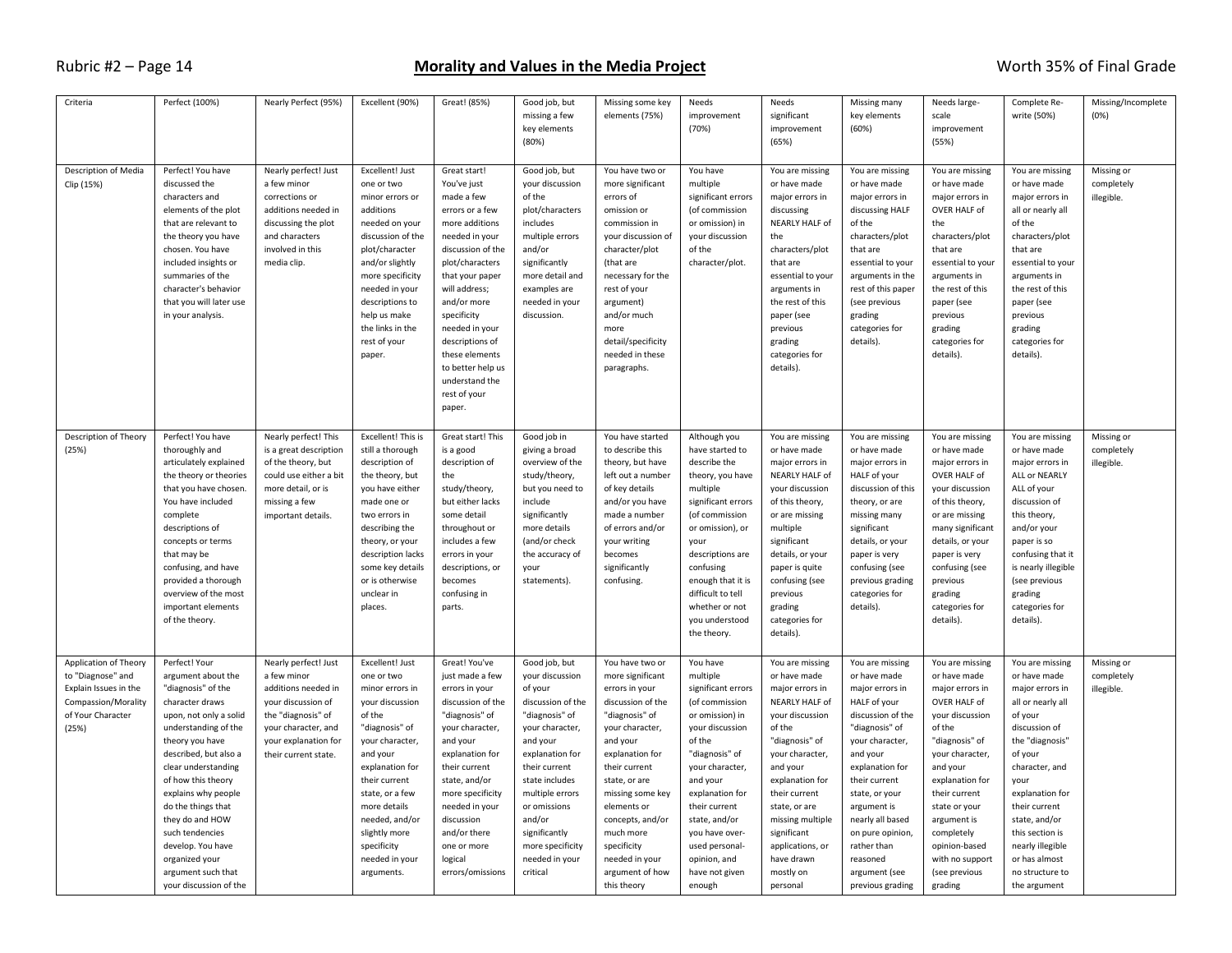| Criteria                                                     | Perfect (100%)                                                                                                                                                                                                                                                                                                                                                                                                                                                                                                                                                                                                                                                                         | Nearly Perfect (95%)                                                                                                                                                                                | Excellent (90%)                                                                                                                                                                                                                                                                                                                                                                                                                                                                                            | Great! (85%)                                                                                                                                                                                                                                                                                                                                                                                                                                             | Good job, but<br>missing a few<br>key elements<br>(80%)                                                                                                                                                                                                                                                                                                                                                    | Missing some key<br>elements (75%)                                                                                                                                                                                                                                                                                                                                                                                                | Needs<br>improvement<br>(70%)                                                                                                                                                                                                                                                                                                                                                                             | Needs<br>significant<br>improvement<br>(65%)                                                                                                           | Missing many<br>key elements<br>(60%)                                                                                                                                                                                                                                                                                                                                                                                            | Needs large-<br>scale<br>improvement<br>(55%)                                                                                                                                                                                                                                                                                                                                                    | Complete Re-<br>write (50%)                                                                                                                                                                             | Missing/Incomplete<br>(0%)                                                                   |
|--------------------------------------------------------------|----------------------------------------------------------------------------------------------------------------------------------------------------------------------------------------------------------------------------------------------------------------------------------------------------------------------------------------------------------------------------------------------------------------------------------------------------------------------------------------------------------------------------------------------------------------------------------------------------------------------------------------------------------------------------------------|-----------------------------------------------------------------------------------------------------------------------------------------------------------------------------------------------------|------------------------------------------------------------------------------------------------------------------------------------------------------------------------------------------------------------------------------------------------------------------------------------------------------------------------------------------------------------------------------------------------------------------------------------------------------------------------------------------------------------|----------------------------------------------------------------------------------------------------------------------------------------------------------------------------------------------------------------------------------------------------------------------------------------------------------------------------------------------------------------------------------------------------------------------------------------------------------|------------------------------------------------------------------------------------------------------------------------------------------------------------------------------------------------------------------------------------------------------------------------------------------------------------------------------------------------------------------------------------------------------------|-----------------------------------------------------------------------------------------------------------------------------------------------------------------------------------------------------------------------------------------------------------------------------------------------------------------------------------------------------------------------------------------------------------------------------------|-----------------------------------------------------------------------------------------------------------------------------------------------------------------------------------------------------------------------------------------------------------------------------------------------------------------------------------------------------------------------------------------------------------|--------------------------------------------------------------------------------------------------------------------------------------------------------|----------------------------------------------------------------------------------------------------------------------------------------------------------------------------------------------------------------------------------------------------------------------------------------------------------------------------------------------------------------------------------------------------------------------------------|--------------------------------------------------------------------------------------------------------------------------------------------------------------------------------------------------------------------------------------------------------------------------------------------------------------------------------------------------------------------------------------------------|---------------------------------------------------------------------------------------------------------------------------------------------------------------------------------------------------------|----------------------------------------------------------------------------------------------|
|                                                              | diagnosis of the<br>character is well-<br>founded on concepts<br>from the theory (not<br>merely asserting your<br>opinion), and displays<br>appropriate use of<br>theoretical concepts<br>and terms in an<br>explanation of how<br>they might have<br>developed in the way<br>that they have.                                                                                                                                                                                                                                                                                                                                                                                          |                                                                                                                                                                                                     |                                                                                                                                                                                                                                                                                                                                                                                                                                                                                                            | in your<br>argument.                                                                                                                                                                                                                                                                                                                                                                                                                                     | examination of<br>these issues.                                                                                                                                                                                                                                                                                                                                                                            | applies to (and<br>explains) this<br>character. You<br>may have used a<br>little too much<br>personal opinion,<br>and not quite<br>enough reasoned<br>argument.                                                                                                                                                                                                                                                                   | reasoned<br>argument.                                                                                                                                                                                                                                                                                                                                                                                     | opinion rather<br>than reasoned<br>argument (see<br>previous<br>grading<br>categories for<br>details).                                                 | categories for<br>details).                                                                                                                                                                                                                                                                                                                                                                                                      | categories for<br>details).                                                                                                                                                                                                                                                                                                                                                                      | (see previous<br>grading<br>categories for<br>details).                                                                                                                                                 |                                                                                              |
| Theory-Relevant<br>Interventions for<br>Your Character (25%) | Nearly perfect! You<br>have identified two or<br>three<br>moral/compassion-<br>related "goals" for<br>your character, and<br>have accurately and<br>articulately described<br>two or three different<br>interventions that<br>make sense in the<br>context of this theory.<br>All of these<br>interventions are<br>well-suited to the<br>"areas of growth"<br>that your character is<br>facing, and they are<br>well-tailored to help<br>him/her grow toward<br>a prescribed end.<br>Further, you have<br>used the language of<br>the theory to discuss<br>how (according to<br>your theory) each<br>intervention would<br>specifically address<br>the character's areas<br>of growth. | Excellent! Overall,<br>you have done a<br>great job on this<br>section. There are<br>only minor issues of<br>style and<br>organization. All of<br>the relevant<br>information has<br>been included. | Great! You have<br>provided a very<br>thorough<br>overview of two<br>or three<br>interventions,<br>and they make<br>general sense<br>with your<br>theory.<br>However, you<br>have either<br>made a few<br>minor errors or<br>omissions, have<br>a few<br>substantial<br>errors in<br>grammar/style,<br>or need to use<br>your own words<br>more. You may<br>also be missing a<br>few connections<br>between your<br>character's<br>"areas of<br>growth" and the<br>interventions<br>you have<br>suggested. | Very good. You<br>have included<br>general<br>descriptions of<br>two three<br>interventions,<br>but have made<br>either a few<br>small errors or<br>one larger error<br>with respect to<br>linking your<br>interventions to<br>your theory, or<br>with respect to<br>shaping your<br>interventions to<br>the morally-<br>oriented goals<br>of your<br>character. Or,<br>this section of<br>your paper<br>might benefit<br>from some re-<br>organization. | Good. You have<br>given a basic<br>overview of two<br>or three<br>interventions,<br>but may be<br>missing some of<br>the important<br>details with<br>respect to the<br>theory or the<br>specifics of the<br>intervention. Or,<br>you may have<br>made a larger<br>number of<br>minor errors or<br>omissions. Or,<br>this section your<br>paper might<br>benefit from<br>more in-depth<br>re-organization. | Good, but there<br>are some key<br>errors or<br>omissions, here.<br>Specifically, you<br>are missing at<br>least one or two<br>relevant core<br>ideas of the<br>theory, or you<br>have not fully<br>described two<br>three<br>interventions. Or,<br>the links between<br>your<br>interventions and<br>the theory may<br>be a little vague.<br>Or, this section<br>could benefit<br>from substantial<br>organizational<br>editing. | OK, but there<br>are multiple $(3+)$<br>aspects of these<br>interventions<br>that are either<br>missing, or that<br>have been<br>poorly matched<br>to either a) the<br>theory or b)<br>your character's<br>areas of growth.<br>Or, you have<br>made a<br>significant<br>number of<br>substantial<br>errors. Or, you<br>have a large<br>number of<br>either<br>grammatical or<br>organizational<br>errors. | You have made<br>a significant<br>number of<br>errors and/or<br>omissions AND<br>you have a<br>number of<br>stylistic and<br>organizational<br>errors. | Over half of your<br>descriptions<br>involve<br>significant<br>errors, or you<br>are missing over<br>half of the<br>elements of<br>these<br>interventions or<br>links to your<br>theory. Or the<br>interventions do<br>not seem<br>appropriate to<br>the theory you<br>chose or the<br>goals of your<br>character. Or,<br>your errors,<br>omissions,<br>and/or<br>organization has<br>made this<br>section difficult<br>to read. | Over 75% of<br>your<br>descriptions<br>involve<br>significant<br>errors, or you<br>are missing<br>most of the key<br>elements of<br>these<br>interventions.<br>Or there is very<br>little link<br>between your<br>interventions<br>and the<br>theory/goals<br>that you chose.<br>Or, your errors,<br>omissions,<br>and/or<br>organization has<br>made this<br>section very<br>difficult to read. | You are missing<br>nearly every<br>single important<br>element of this<br>theory &<br>intervention, or<br>your grammar,<br>spelling, and<br>structure has<br>made this<br>section nearly<br>unreadable. | This section of your<br>paper is either<br>missing, or is<br>almost completely<br>illegible. |
| Grammar/Phrasing<br>(10%)                                    | Perfect! No spelling<br>or grammar errors.<br>Fantastic organization<br>and perfect writing.<br>Arguments are<br>structured well,<br>sentences are clear,<br>Your sentences, and                                                                                                                                                                                                                                                                                                                                                                                                                                                                                                       | One or two<br>spelling/grammatical<br>errors or confusing<br>passages. Otherwise,<br>great!                                                                                                         | 2-3 spelling or<br>grammatical<br>errors; or A few<br>(not more than<br>5%) confusing or<br>awkwardly<br>phrased<br>sentences, or<br>one dis-                                                                                                                                                                                                                                                                                                                                                              | 4-6 spelling or<br>grammatical<br>errors. And/or<br>4-5 confusing or<br>awkwardly<br>phrased<br>sentences (not<br>more than 10%)<br>(or fewer,                                                                                                                                                                                                                                                                                                           | 7+ spelling or<br>grammatical<br>errors,<br>beginning to<br>affect<br>readability.<br>And/or a<br>number (about<br>10-20%) of                                                                                                                                                                                                                                                                              | Although your<br>meaning is still<br>relatively clear,<br>many of your<br>sentences have<br>grammatical and<br>spelling errors. A<br>significant<br>number (about                                                                                                                                                                                                                                                                 | Grammar and<br>spelling errors<br>are beginning to<br>make it difficult<br>to understand<br>the meaning of<br>your sentences.<br>A large number<br>(about 30%-                                                                                                                                                                                                                                            | A large number<br>of grammatical<br>and spelling<br>errors, which<br>make your text<br>difficult to<br>understand.<br>Over 50% of<br>sentences are     | Most of your<br>sentences<br>include spelling<br>and grammar<br>errors, and make<br>your text<br>difficult to<br>understand. The<br>poor quality of                                                                                                                                                                                                                                                                              | Most of your<br>sentences<br>include spelling<br>and grammar<br>errors, and<br>make your text<br>quite difficult to<br>understand.<br>Most sentences                                                                                                                                                                                                                                             | Nearly every<br>sentence has<br>errors in it,<br>which make<br>your text nearly<br>illegible.<br>Sentences are<br>nearly illegible,<br>and almost no                                                    | Missing or<br>completely<br>illegible.                                                       |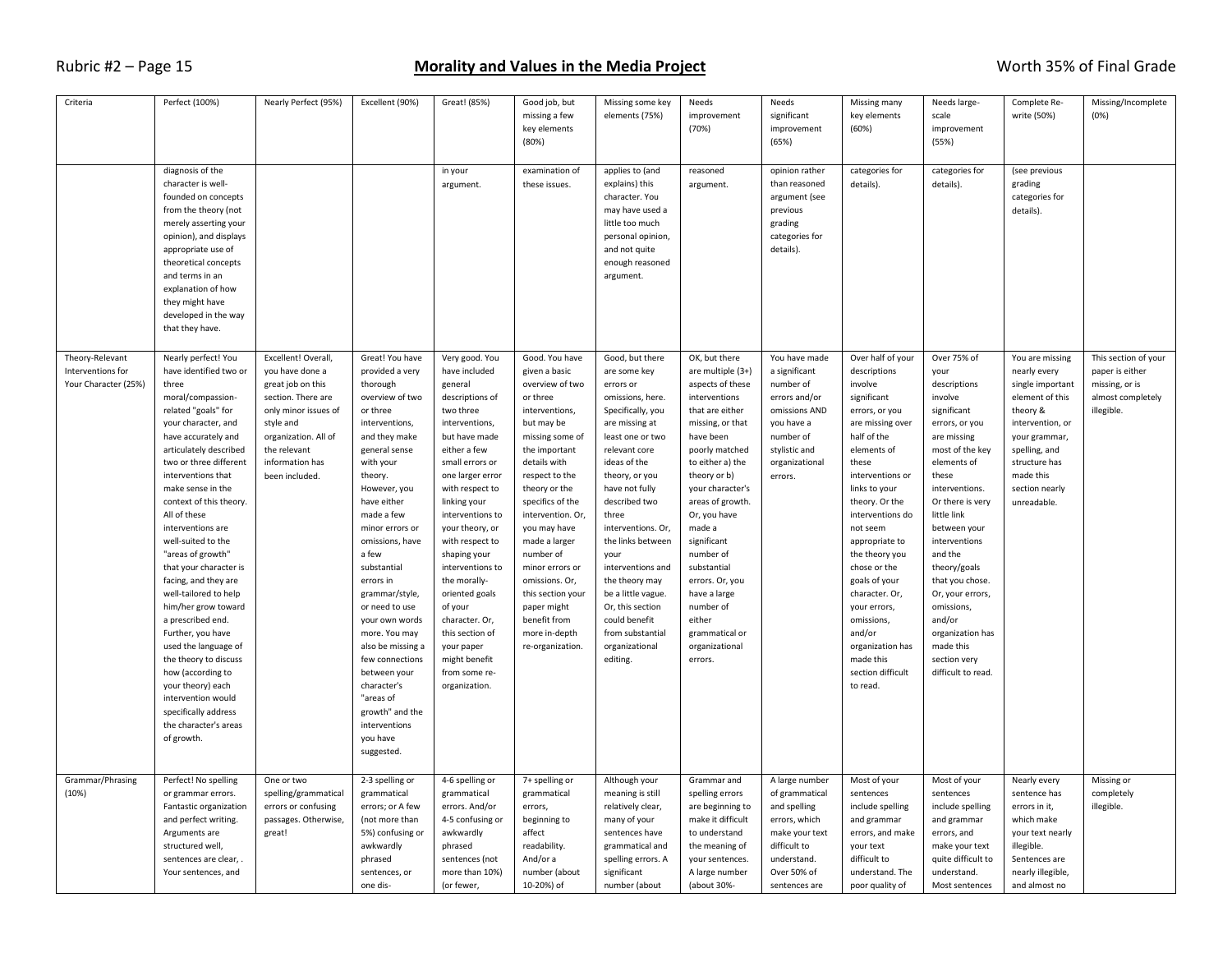| Criteria                                                                                   | Perfect (100%)                                                                                                                                                                                                                                                                                                                                                                                       | Nearly Perfect (95%)                                                                                                           | Excellent (90%)                                                                                                                             | Great! (85%)                                                                                                                                                           | Good job, but<br>missing a few<br>key elements<br>(80%)                                                                                                                                                                                          | Missing some key<br>elements (75%)                                                                                                                                                                                                                                                                       | Needs<br>improvement<br>(70%)                                                                                                                                                                                            | Needs<br>significant<br>improvement<br>(65%)                                                                                                                                                                                  | Missing many<br>key elements<br>(60%)                                                                                                                                                                                                  | Needs large-<br>scale<br>improvement<br>(55%)                                                                                                                                                                                         | Complete Re-<br>write (50%)                                                                                                                                                                                                                       | Missing/Incomplete<br>(0%)                                           |
|--------------------------------------------------------------------------------------------|------------------------------------------------------------------------------------------------------------------------------------------------------------------------------------------------------------------------------------------------------------------------------------------------------------------------------------------------------------------------------------------------------|--------------------------------------------------------------------------------------------------------------------------------|---------------------------------------------------------------------------------------------------------------------------------------------|------------------------------------------------------------------------------------------------------------------------------------------------------------------------|--------------------------------------------------------------------------------------------------------------------------------------------------------------------------------------------------------------------------------------------------|----------------------------------------------------------------------------------------------------------------------------------------------------------------------------------------------------------------------------------------------------------------------------------------------------------|--------------------------------------------------------------------------------------------------------------------------------------------------------------------------------------------------------------------------|-------------------------------------------------------------------------------------------------------------------------------------------------------------------------------------------------------------------------------|----------------------------------------------------------------------------------------------------------------------------------------------------------------------------------------------------------------------------------------|---------------------------------------------------------------------------------------------------------------------------------------------------------------------------------------------------------------------------------------|---------------------------------------------------------------------------------------------------------------------------------------------------------------------------------------------------------------------------------------------------|----------------------------------------------------------------------|
|                                                                                            | overall arguments<br>flow well.                                                                                                                                                                                                                                                                                                                                                                      |                                                                                                                                | ordering.<br>Otherwise,<br>good!                                                                                                            | depending on<br>the length);<br>and/or slight<br>disorganization.                                                                                                      | confusing or<br>awkwardly<br>phrased<br>sentences;<br>and/or more<br>significant<br>disorganization.                                                                                                                                             | 20%-30%) of<br>confusing or<br>awkwardly<br>phrased<br>sentences;<br>and/or significant<br>disorganization.                                                                                                                                                                                              | 50%) of<br>confusing or<br>awkwardly<br>phrased<br>sentences;<br>and/or pervasive<br>disorganization.                                                                                                                    | confusing or<br>poorly phrased<br>and the overall<br>structure is<br>disorganized.                                                                                                                                            | most sentences<br>and/or the<br>significant<br>disorganization<br>makes your<br>meaning difficult<br>to understand                                                                                                                     | are difficult to<br>read, and your<br>statements are<br>quite unclear.                                                                                                                                                                | meaning is<br>clear.                                                                                                                                                                                                                              |                                                                      |
| Presentation -<br>Organized (15%)                                                          | Perfect! Your<br>presentation and<br>discussion-leading<br>showed that you<br>were well prepared,<br>had thoroughly read<br>and thought about<br>the article, and had<br>organized your<br>thoughts prior to<br>class.                                                                                                                                                                               | Nearly perfect! Just<br>a few minor errors<br>or mis-organization<br>in your leading of<br>discussion.                         | Excellent! Just<br>one or two<br>minor errors in<br>your discussion<br>during class.                                                        | Great! You've<br>just made a few<br>errors or had<br>some noticeable<br>disorganization<br>in your class<br>presentation<br>and discussion-<br>leading.                | Good job, but<br>your discussion<br>included<br>multiple errors<br>and/or<br>significantly<br>more specificity<br>was needed<br>and/or there<br>was some<br>significant<br>disorganization<br>evident.                                           | You have two or<br>more significant<br>errors (of<br>omission of<br>commission) in<br>your discussion<br>and class-leading,<br>and/or much<br>more specificity<br>needed in your<br>discussion,<br>and/or significant<br>levels of<br>disorganization<br>impeded the<br>clarity of your<br>presentation. | You have<br>multiple<br>significant errors<br>(of commission<br>or omission) in<br>your class<br>discussion,<br>and/or<br>disorganization<br>impaired the<br>clarity and<br>effectiveness of<br>the class<br>discussion. | You are missing<br>or have made<br>major errors in<br>NEARLY HALF of<br>your discussion<br>and/or a good<br>portion of your<br>presentation<br>was<br>disorganized<br>(see previous<br>grading<br>categories for<br>details). | You are missing<br>or have made<br>major errors in<br>HALF of your<br>discussion<br>and/or HALF of<br>your<br>presentation<br>was significantly<br>disorganized or<br>unclear. (see<br>previous grading<br>categories for<br>details). | You are missing<br>or have made<br>major errors in<br>OVER HALF of<br>your discussion<br>and/or over half<br>of your<br>presentation<br>was<br>disorganized or<br>unclear. (see<br>previous<br>grading<br>categories for<br>details). | You are missing<br>or have made<br>major errors in<br>ALL or NEARLY<br>ALL of your<br>discussion and<br>or you had<br>clearly done<br>little<br>preparation.<br>(see previous<br>grading<br>categories for<br>details).                           | You were either<br>absent or clearly<br>had not done the<br>reading. |
| Presentation -<br>Engaging and<br>Thought-Provoking<br>Questions and<br>Applications (15%) | Perfect! You had<br>prepared a significant<br>number of engaging,<br>and thought<br>provoking questions<br>for the class to<br>consider throughout<br>its discussion of this<br>paper. You also<br>identified multiple<br>diverse applications<br>(both practical and<br>theological) to which<br>this study pertains,<br>and engaged the class<br>in discussion<br>regarding these<br>applications. | Nearly perfect! Just<br>one or two minor<br>errors in clarity in<br>the questions you<br>asked and/or in your<br>applications. | Excellent! Just a<br>little more<br>clarity or<br>specificity<br>needed in the<br>questions you<br>asked and/or in<br>your<br>applications. | Great! You just<br>need to be<br>clearer in a few<br>of your<br>questions,<br>and/or more<br>specificity<br>needed in your<br>applications.                            | Good job, but<br>multiple<br>questions were<br>unclear and/or<br>significantly<br>more specificity<br>needed in such<br>descriptions<br>(and/or the class<br>could have<br>benefitted from<br>having a few<br>more questions<br>or applications) | Multiple<br>questions were<br>unclear, and/or<br>you only had a<br>few questions<br>prepared, and/or<br>much more<br>specificity<br>needed in such<br>your applications<br>(or only had a<br>few applications).                                                                                          | You either only<br>generated a<br>couple of<br>questions or<br>applications, or<br>they were quite<br>unclear or<br>vague.                                                                                               | You only<br>prepared one or<br>two questions<br>and/or one or<br>two vague<br>applications(see<br>previous<br>grading<br>categories for<br>details).                                                                          | You have<br>prepared only<br>one or two<br>poorly phrased<br>questions and/or<br>applications (see<br>previous grading<br>categories for<br>details).                                                                                  | You only<br>engaged the<br>class once using<br>either a<br>question or a<br>vague/simple<br>application (see<br>previous<br>grading<br>categories for<br>details).                                                                    | You have either<br>failed to<br>generate any<br>questions or<br>applications, or<br>they were so<br>vague or<br>confusing that<br>they did not<br>contribute to<br>the<br>conversation<br>(see previous<br>grading<br>categories for<br>details). | You were either<br>absent or clearly<br>had not done the<br>reading. |
| Wikipedia Entry<br>(15%)                                                                   | Perfect! You have<br>succinctly described<br>the essence and/or<br>implications of the<br>study/theory that you<br>had read in 3-4<br>sentences, and<br>smoothly integrated<br>your comments into<br>the already-existing<br>Wikipedia entry.                                                                                                                                                        | Nearly perfect! Just<br>one minor<br>correction in your<br>otherwise perfect<br>Wikipedia entry.                               | Excellent! Just<br>one or two<br>minor errors in<br>your Wikipedia<br>entry and/or<br>slightly more<br>specificity<br>needed.               | Great! You've<br>just made a few<br>minor errors (or<br>one significant<br>error) in your<br>Wikipedia entry<br>and/or more<br>specificity or<br>clarity is<br>needed. | Good job, but<br>your Wikipedia<br>entry includes<br>multiple errors<br>and/or<br>significantly<br>more specificity<br>and/or clarity is<br>needed.                                                                                              | You have two or<br>more significant<br>errors in your<br>Wikipedia entry<br>and/or much<br>more specificity<br>or clarity is<br>needed.                                                                                                                                                                  | You have<br>multiple<br>significant errors<br>(of commission<br>or omission) in<br>your Wikipedia<br>entry, or the<br>entry itself is<br>unclear.                                                                        | You are missing<br>or have made<br>major errors in<br>NEARLY HALF of<br>your Wikipedia<br>entry, or it is<br>quite unclear<br>(see previous<br>grading<br>categories for<br>details).                                         | You are missing<br>or have made<br>major errors in<br>HALF of your<br>Wikipedia entry,<br>or it is very<br>unclear (see<br>previous grading<br>categories for<br>details).                                                             | You are missing<br>or have made<br>major errors in<br>OVER HALF of<br>your Wikipedia<br>entry, or it is so<br>unclear that it is<br>difficult to<br>understand<br>your writing<br>(see previous<br>grading                            | You are missing<br>or have made<br>major errors in<br>all or nearly all<br>of your<br>Wikipedia entry,<br>or it is nearly<br>illegible (see<br>previous<br>grading<br>categories for<br>details).                                                 | Missing or<br>completely<br>illegible.                               |